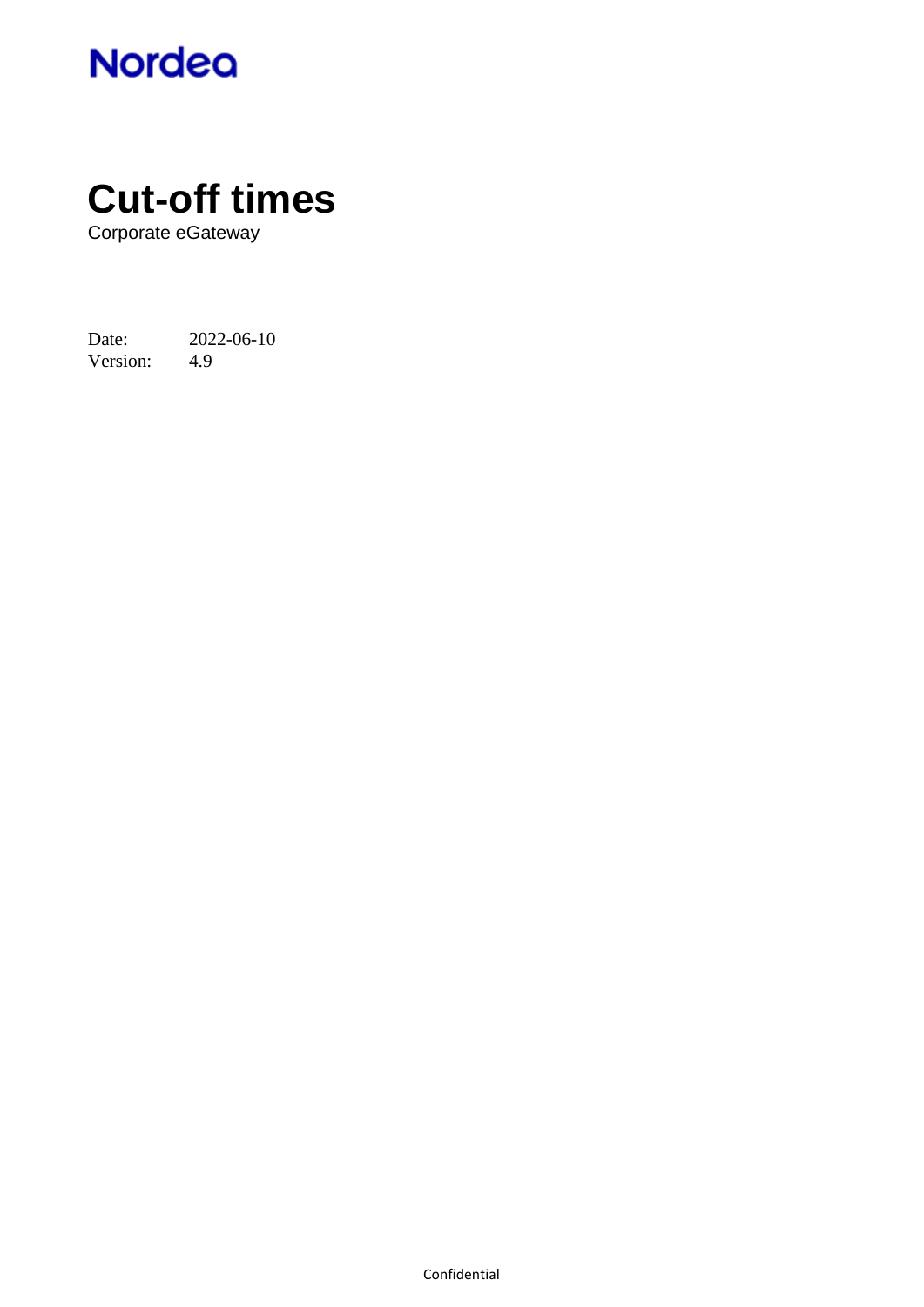

Document Title **Cut-off times – Corporate eGateway 2022-06-10** Date Version **4.9 2(34)** Page

# **Table of contents:**

| $\mathbf{1}$   |      |                                                                                                                      |     |
|----------------|------|----------------------------------------------------------------------------------------------------------------------|-----|
| $\overline{2}$ |      |                                                                                                                      |     |
| 3              |      |                                                                                                                      |     |
| $\overline{4}$ |      |                                                                                                                      |     |
| 5              |      |                                                                                                                      |     |
| 6              |      |                                                                                                                      |     |
| 7              |      |                                                                                                                      |     |
|                | 7.1  | Denmark                                                                                                              | 6   |
|                | 7.2  | Finland                                                                                                              | 9   |
|                | 7.3  | Norway                                                                                                               | 12  |
|                | 7.4  | Sweden                                                                                                               | 15  |
|                | 7.5  | <b>Great Britain</b>                                                                                                 | 17  |
|                | 7.6  | <b>USA</b> and Canada                                                                                                | 18  |
| 8              |      |                                                                                                                      |     |
|                | 8.1  | Direct Debit, Denmark                                                                                                | 19  |
|                | 8.2  | Direct Debit, Norway                                                                                                 | 19  |
|                | 8.3  | Direct Debit, Sweden                                                                                                 | 20  |
|                | 8.4  | Direct Debit, USA and Canada                                                                                         | 20  |
| 9              |      |                                                                                                                      | .21 |
|                | 9.1  | Status reports (pain.002) for payments $\&$ direct debits on file delivery day                                       | 21  |
|                | 9.2  | Status reports (pain.002) and Mandate Acceptance report (pain.012) for Direct Debit<br>messages on file delivery day | 22  |
|                | 9.3  | Status report (pain.002) on payment day                                                                              | 23  |
|                | 9.4  | Mandate Acceptance report (pain.012)                                                                                 | 24  |
| 10             |      |                                                                                                                      |     |
|                | 10.1 | Status report (pain.002)                                                                                             | 25  |
|                | 10.2 | Credit advice (camt.054 - Credit)                                                                                    | 26  |
|                | 10.3 | Debit advice (camt.054 - Debit)                                                                                      | 27  |
|                | 10.4 | Account statement (camt.053)                                                                                         | 28  |
| 11             |      |                                                                                                                      | 29  |
|                | 11.1 | Denmark                                                                                                              | 29  |
|                | 11.2 | Finland                                                                                                              | 30  |
|                | 11.3 | Norway                                                                                                               | 31  |
|                | 11.4 | Sweden                                                                                                               | 32  |
|                | 11.5 | <b>Great Britain</b>                                                                                                 | 33  |
|                | 11.6 | <b>USA</b>                                                                                                           | 34  |

Nordea Bank Abp, Satamaradankatu 5, FI-00020 NORDEA, Finland, domicile Helsinki, Business ID 2858394-9, VAT number FI28583949 Nordea Danmark, filial af Nordea Bank Abp, Finland, Business ID 2858394-9, Patent and Registration Office, CVR no. 25992180, Copenhagen Nordea Bank Abp, filial i Norge, Essendrops gate 7, PO box 1166 Sentrum, 0107 Oslo, Norway, 920058817 MVA (Norwegian Register of Business Enterprises) Nordea Bank Abp, filial i Sverige, reg.no. 516411-1683, Swedish Companies Registration Office, VAT No. SE663000019501 Confidential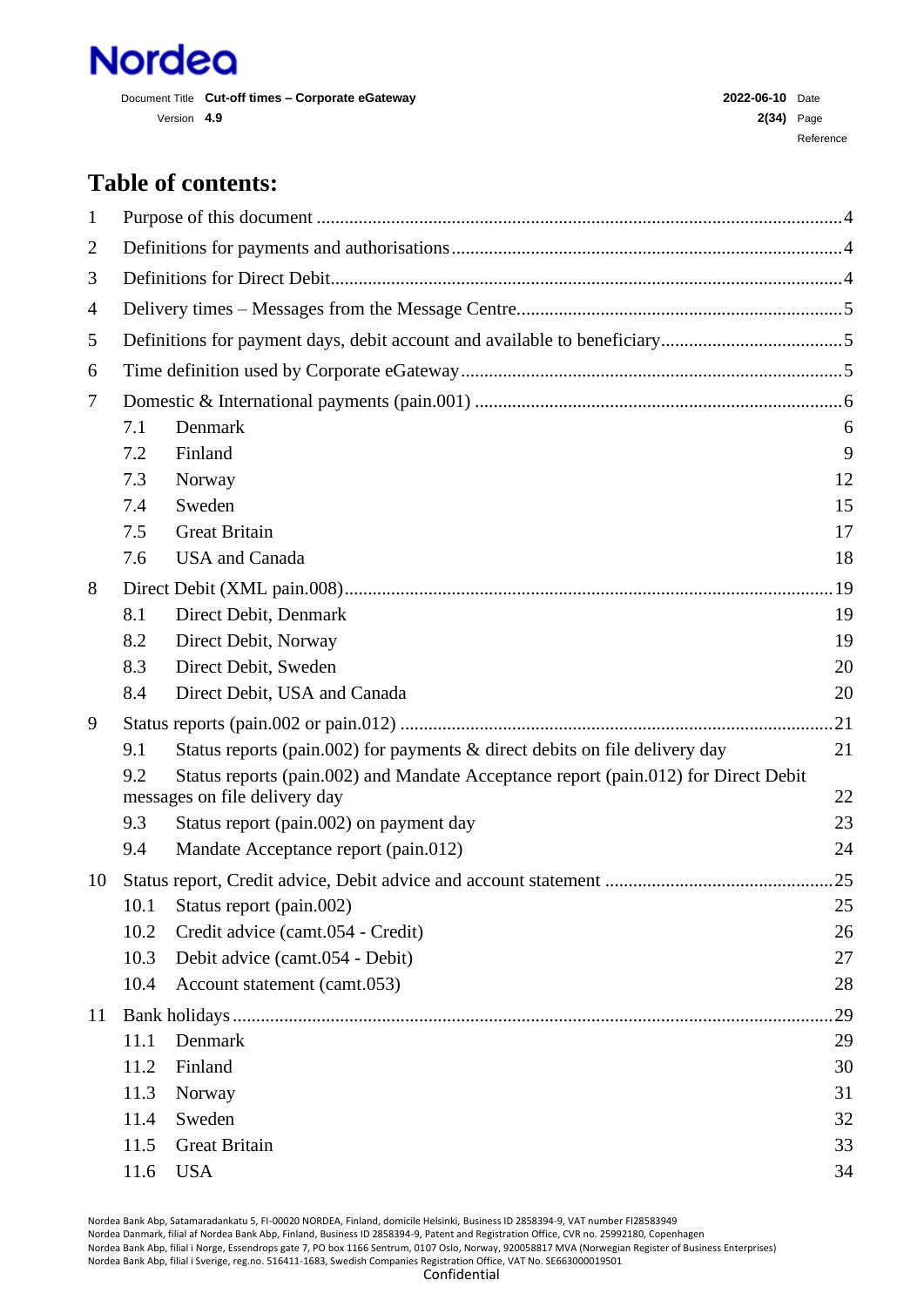

#### **Version change history**

| Version 4.6 | 2020-06-29 | Removed Estonia, Latvia and Lithuania.                        |
|-------------|------------|---------------------------------------------------------------|
| Version 4.7 | 2020-11-02 | International Swift cheque removed for Finland                |
|             |            | • Minor wording corrections                                   |
| Version 4.8 | 2022-01-19 | • Chapter 11.5: Great Britain: Christmas day $\&$ Boxingday   |
|             |            | changed to variable                                           |
|             |            | ■ Cut off for CHF changed                                     |
| Version 4.9 | 2022-06-10 | • Chapter 11.5: Removed International payments (with currency |
|             |            | exchange)                                                     |
|             |            | ■ Cutt off for TRY changed                                    |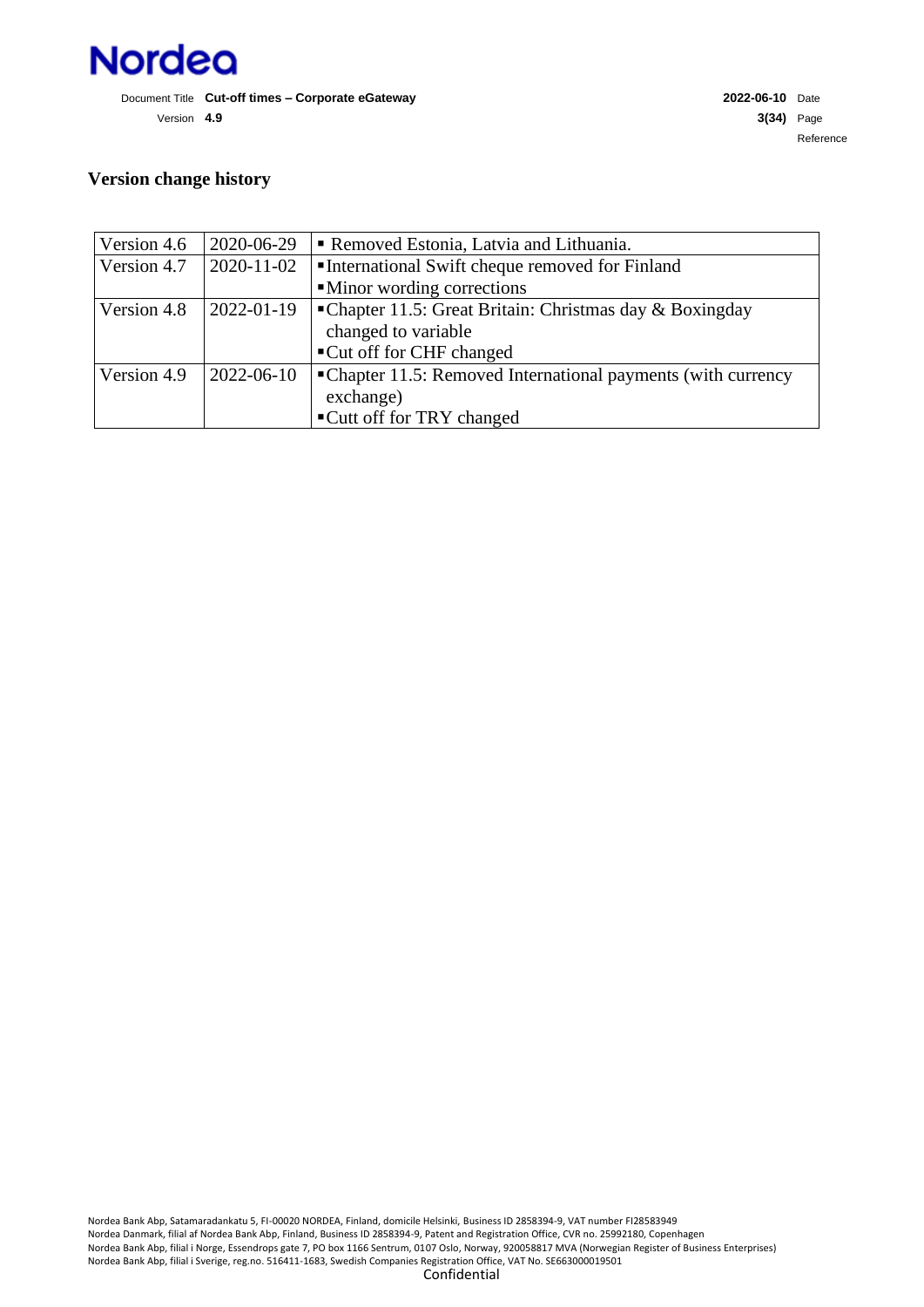

#### <span id="page-3-0"></span>**1 Purpose of this document**

This document provides the user of the Nordea Group's (hereinafter also referred to as "Nordea") Corporate eGateway with a list of the cut-off times used by Nordea's Message Centre as well as the local cut-off for each service and country that are part of Corporate eGateway. It also describes the effective date applied for each booking within the Executing Banks and expected availability at the beneficiary's bank.

<span id="page-3-1"></span>The terms and definitions used in this document are defined in the separate document *Glossary for Corporate eGateway*.

#### **2 Definitions for payments and authorisations**

There are two different types of cut-off times listed in this document: the Corporate eGateway Cut-off times and the Local Cut-off times. In order to ensure timely and accurate processing of the payment or other instructions within the Corporate eGateway services the Customer must transmit Messages to Nordea's Message Centre in accordance with the Corporate eGateway Cut-off times. The Local Cut-off time specifies the cut-off time for each country/currency. The payment instruction and other Message types must reach the Message Centre no later than **60 minutes** before the local cut-off time in order to meet the respective cut-off times, providing that the payment order contains all information necessary for execution. Special cut-off times apply for reduced working days, see chapter 11.

Please be aware that the Message Centre will not reject payments in relation to any cut-off time, however, the Message Centre will perform validation for some payment types and reject payments due to content errors (please see Functional Specification documents). Each local Executing Bank will validate the content and cut-off time on payment types not validated by the Message Centre. The Message Centre never rejects Authorisation Messages– this is done only by the relevant Executing Bank, see *Functional Specification for Nordea Direct Debits*.

If the Message Centre receives the Customer's Messages after the Corporate eGateway Cut-off time, Nordea is not responsible for processing the instructions in Corporate eGateway in such a way that they can be carried out in the Executing Banks in accordance with the Local Cut-off times. However, if the Message Centre receives the instructions after the Corporate eGateway Cut-off time the Executing Bank retains the right to carry out the instructions according to Local Cut-off times, if possible.

## <span id="page-3-2"></span>**3 Definitions for Direct Debit**

Please be aware that the cut-off time stipulated in this document for Direct Debit is the actual cut-off time used by the Message Centre. This means that the Message Centre rejects any Direct Debit messages that are delivered after the stipulated cut-off time.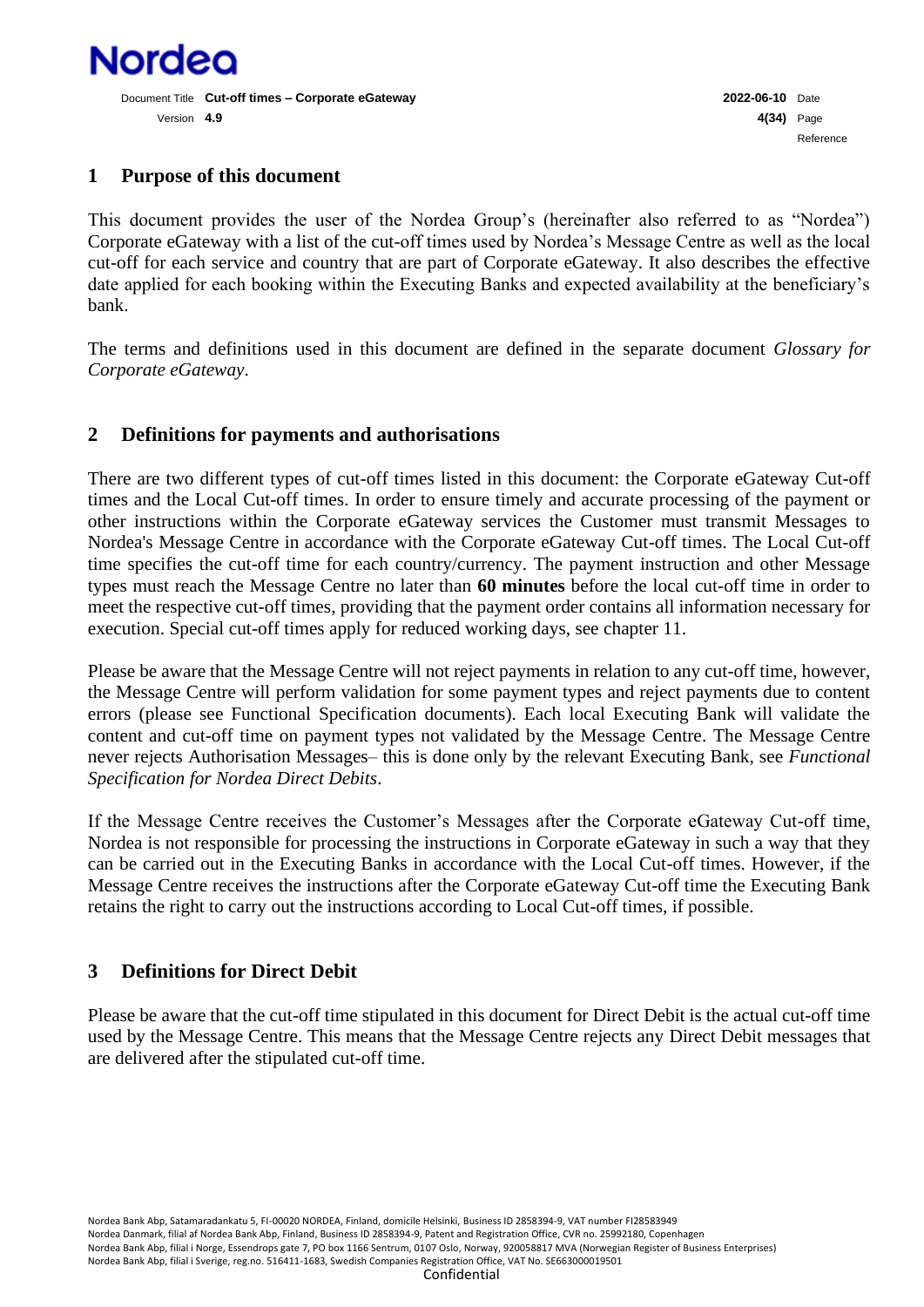

#### <span id="page-4-0"></span>**4 Delivery times – Messages from the Message Centre.**

The cut-off time indicated for XML ISO20022 messages such as pain.002, pain.012, camt.029, camt.054 or camt.053, represents the delivery times from the Message Centre.

#### <span id="page-4-1"></span>**5 Definitions for payment days, debit account and available to beneficiary**

In this Cut-off Times List the following terms will be used:

"The Corporate eGateway Cut-off time": The time a Message should be received by the Message Centre in order to meet the Local Cut-off time as set by each Executing Bank.

The column "Debit account" describes when the Executing Bank will book the payment instruction in relation to the requested Payment day and "Available to beneficiary bank".

The column "Available to beneficiary bank" includes information concerning when the payment amount is made available to the beneficiary's bank.

The following explanations apply:

| Day $-1$ | $=$ The Business Day prior to the Payment day |
|----------|-----------------------------------------------|
| Day 0    | $=$ The Payment day                           |
| $Day +1$ | $=$ The Business Day after the Payment day    |

#### <span id="page-4-2"></span>**6 Time definition used by Corporate eGateway**

All hours are defined as Central European Time (CET). Please be aware of the time difference between Finland, United States (EST) and Great Britain compared to the other Nordea countries, i.e. Denmark, Norway and Sweden where CET involves no time difference. The time difference for Finland is CET +1 hour, for United States (EST) it is CET -6 hours, whilst for Great Britain it is CET–1 hour.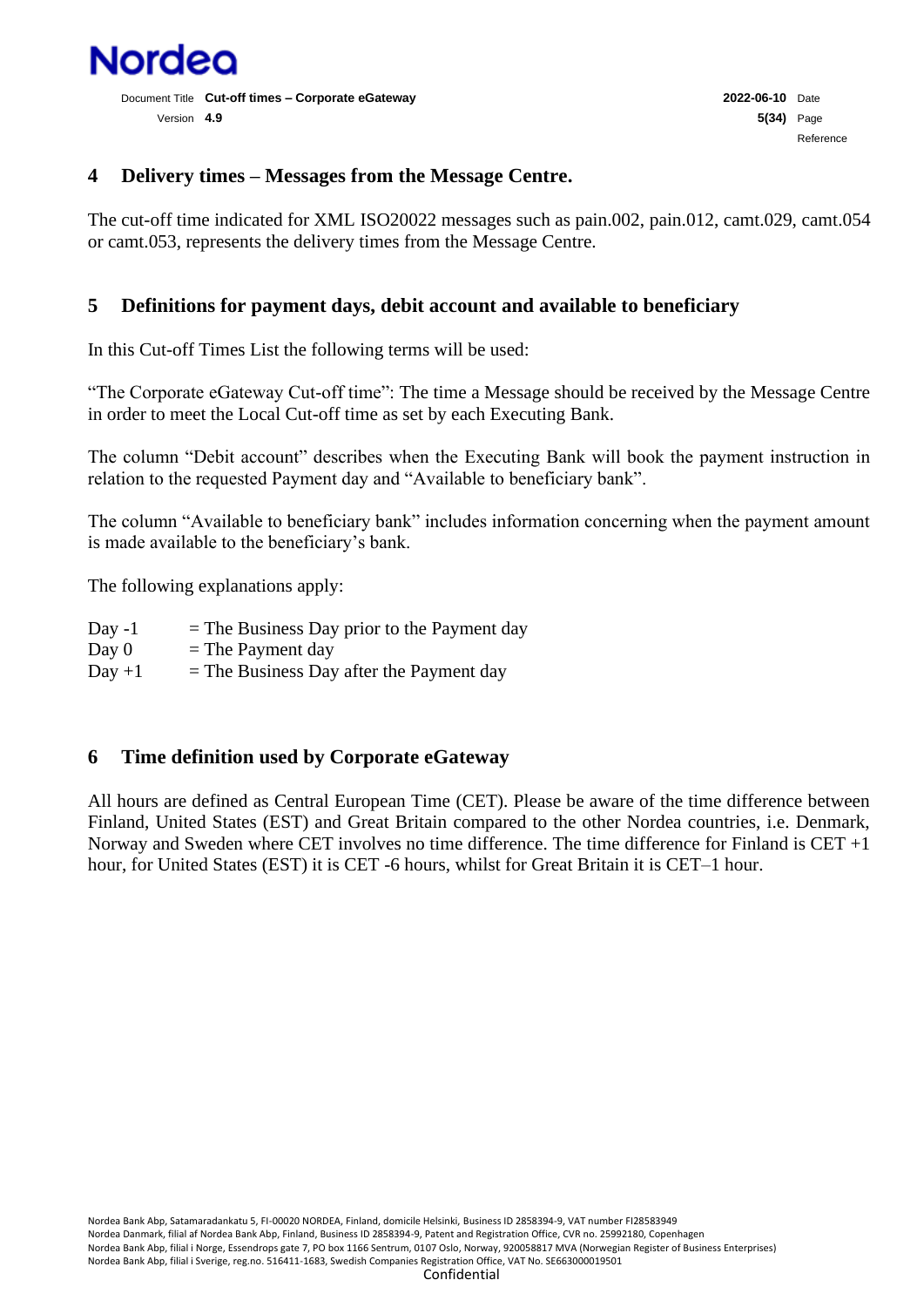

#### <span id="page-5-0"></span>**7 Domestic & International payments (pain.001)**

Cut-off times for interchange between the Customer, the Message Centre at Nordea, and the local Nordea Bank.

#### <span id="page-5-1"></span>**7.1 Denmark**

| <b>DK - Domestic</b><br>Local payment type                                            | <b>Payment type</b><br><b>MIG</b>                                   | Corporate<br>eGateway<br>cut-off time<br>(CET) | Local cut-off<br>time (CET) | <b>Debit</b><br>account  | <b>Available to</b><br>beneficiary bank |
|---------------------------------------------------------------------------------------|---------------------------------------------------------------------|------------------------------------------------|-----------------------------|--------------------------|-----------------------------------------|
| Payment to account                                                                    | - Standard credit transfer<br>- Salary payment<br>- Pension payment | Day 0<br>16.00                                 | Day 0<br>17.00              | Day <sub>0</sub>         | $Day+1$                                 |
|                                                                                       | - Same-day credit transfer                                          | Day 0<br>10.30                                 | Day 0<br>11.30              | Day 0                    | Day 0                                   |
|                                                                                       | - To own account in<br>Nordea Denmark                               | Day 0<br>16.00                                 | Day 0<br>17.00              | Day 0                    | Day 0                                   |
| NemKonto                                                                              | - "Easy Account"<br>(NemKonto):<br>- As Standard credit             | Day 0                                          | Day 0                       | Day 0                    | $Day +1$                                |
|                                                                                       | transfer                                                            | 11.00                                          | 12.00                       |                          |                                         |
|                                                                                       | - as Same-day credit<br>transfer                                    | Day 0<br>08.00                                 | Day 0<br>09.00              | Day 0                    | Day 0                                   |
| Payment via Giro and transfer form                                                    | Payment via transfer form                                           | Day 0<br>16.00                                 | Day 0<br>17.00              | Day 0                    | $Day +1$                                |
| (only available through eGW)<br>Executed as Currency transfer                         | Intercompany payment<br>- to Nordea DK                              | Day 0<br>15.00                                 | Day 0<br>16.00              | Day 0                    | Day 0                                   |
| Executed as Intl. Same-day-value,<br>Intercompany                                     | - to other Danish banks                                             | Day 0<br>14.00                                 | Day 0<br>15.00              | Day 0                    | Day 0                                   |
| (only available through eGW)<br>Executed as Currency transfer                         | Same-day-value payment<br>- to Nordea DK                            | Day 0<br>15.00                                 | Day 0<br>16.00              | Day 0                    | Day 0                                   |
| Executed as Intl. Same-day-value,<br><b>Express</b>                                   | - to other Danish banks                                             | Day 0<br>14.00                                 | Day 0<br>15.00              | Day 0                    | Day 0                                   |
| (only available through eGW)<br><b>Executed</b> as<br>Intl. Same-day-value, Financial | Financial payment<br>- only to other Danish<br>banks                | Day 0<br>14:00                                 | Day 0<br>15:00              | Day 0                    | Day 0                                   |
| <b>Cancellation</b>                                                                   |                                                                     |                                                |                             |                          |                                         |
| All payment types                                                                     | Manual cancellation                                                 | $Day -1$<br>14.30                              | $Day -1$<br>16.30           | $\overline{\phantom{a}}$ | $\overline{\phantom{a}}$                |

Note: Only currency DKK is allowed for domestic payments.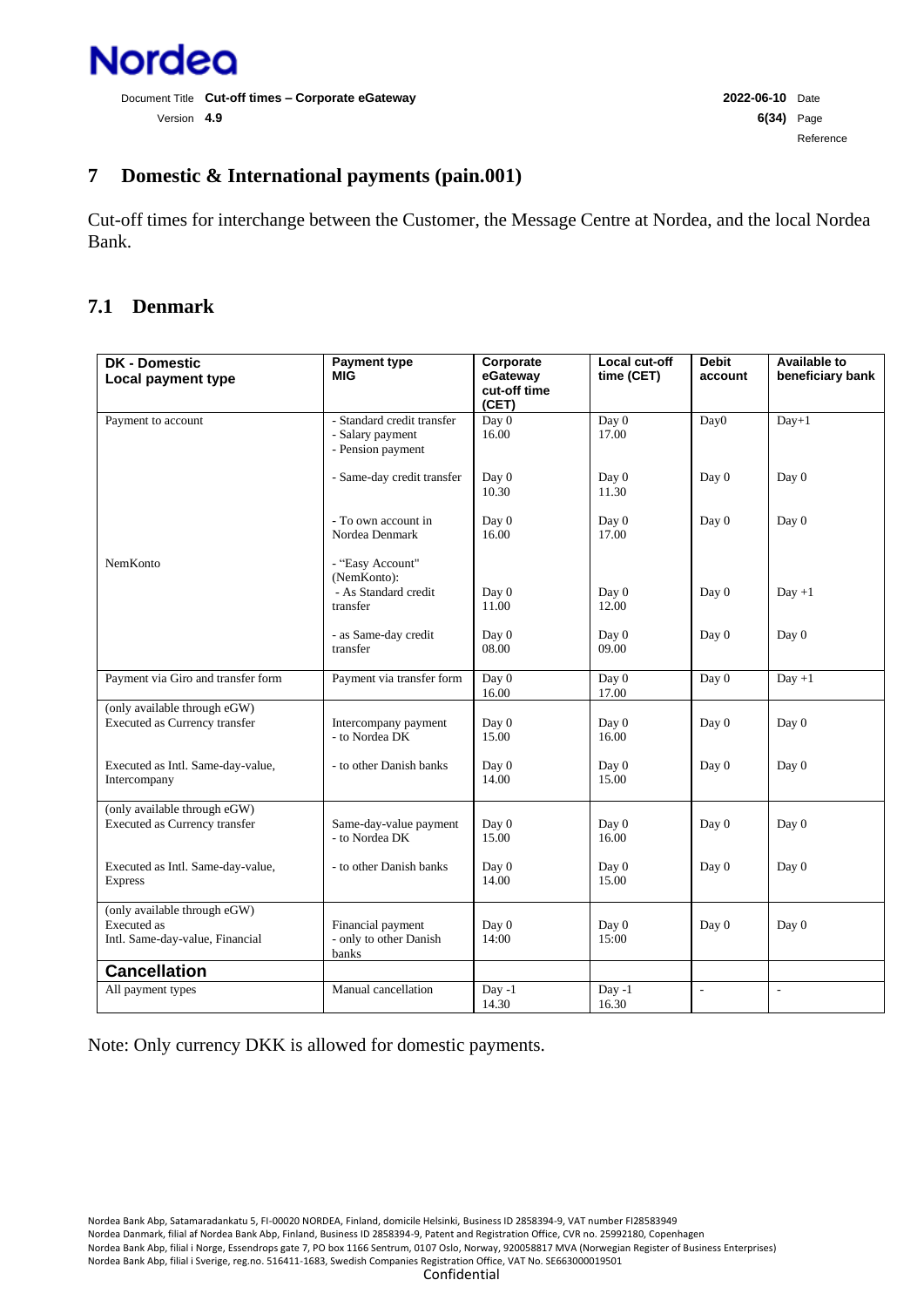

Version **4.9 7(34)** Page

Reference

| <b>DK</b> - International<br><b>Local payment types</b>                           | <b>Payment type</b><br>MIG                                             | <b>Currency</b>                                                                                                                                 | Corporate<br>eGateway<br>cut-off time<br>(CET) | Local<br>cut-off time<br>(CET) | <b>Debit</b><br>account | <b>Available to</b><br>beneficiary/<br>correspondent<br>bank |
|-----------------------------------------------------------------------------------|------------------------------------------------------------------------|-------------------------------------------------------------------------------------------------------------------------------------------------|------------------------------------------------|--------------------------------|-------------------------|--------------------------------------------------------------|
| Nordea Payment<br>(to Beneficiary with account<br>within Nordea)                  | Ordinary payment<br>(to Beneficiary with<br>account within<br>Nordea)  | DKK, EUR, GBP,<br>NOK, SEK, SGD,<br><b>USD</b>                                                                                                  | Day 0<br>14.00                                 | Day 0<br>15.00                 | Day 0                   | $Day +1$                                                     |
| Ordinary international payment<br>(to Beneficiary with account<br>outside Nordea) | Ordinary payment<br>(to Beneficiary with<br>account outside<br>Nordea) | EUR to European<br>Economic Area<br>(EEA-countries)                                                                                             | Day 0<br>14.00                                 | Day 0<br>15.00                 | Day 0                   | $Day +1$                                                     |
|                                                                                   |                                                                        | Other currencies                                                                                                                                | Day 0<br>14.00                                 | Day 0<br>15.00                 | Day 0                   | Day $+2$                                                     |
| Currency transfers<br>Between own accounts within<br>Nordea Denmark               | Ordinary payment                                                       | EU currencies:<br><b>CHF</b>                                                                                                                    | Day 0<br>9:00                                  | Day 0<br>10:00                 | Day 0                   | Day 0                                                        |
| - with currency exchange                                                          |                                                                        | BGN, CZK, DKK,<br>EUR, GBP, HUF,<br>PLN, RON, SEK +<br>national currencies in<br>countries having made<br>an agreement with EU<br>(NOK and ISK) | Day 0<br>14:00                                 | Day 0<br>15:00                 | Day 0                   | Day 0                                                        |
| - without currency exchange                                                       |                                                                        |                                                                                                                                                 | Day 0<br>15:00                                 | Day 0<br>16:00                 | Day 0                   | Day 0                                                        |
| Between own accounts within<br>Nordea Denmark<br>- with currency exchange         | Ordinary payment                                                       | Other currencies                                                                                                                                | Day 0<br>14:00                                 | Day 0<br>15:00                 | Day $+2$                | Day $+2$                                                     |
| - without currency exchange                                                       |                                                                        |                                                                                                                                                 | Day 0<br>15:00                                 | Day 0<br>16:00                 | Day 0                   | Day 0                                                        |
| Between other accounts within<br>Nordea Denmark<br>- with currency exchange       | Ordinary payment                                                       | EU currencies:<br><b>CHF</b>                                                                                                                    | Day 0<br>09:00                                 | Day 0<br>10:00                 | Day 0                   | Day 0                                                        |
|                                                                                   |                                                                        | BGN, CZK, DKK,<br>EUR, GBP, HUF,<br>PLN, RON, SEK +<br>national currencies in<br>countries having made<br>an agreement with EU<br>(NOK and ISK) | Day 0<br>14:00                                 | Day 0<br>15:00                 | Day 0                   | Day 0                                                        |
| - without currency exchange                                                       |                                                                        |                                                                                                                                                 | Day 0<br>15:00                                 | Day 0<br>16:00                 | Day 0                   | Day 0                                                        |
| Between other accounts within<br>Nordea Denmark<br>- with currency exchange       | Ordinary payment                                                       | Other currencies                                                                                                                                | Day 0<br>14:00                                 | Day 0<br>15:00                 | Day $+2$                | Day $+3$                                                     |
| - without currency exchange                                                       |                                                                        |                                                                                                                                                 | Day 0<br>15:00                                 | Day 0<br>16:00                 | Day 0                   | Day 0                                                        |
| Nordea Intercompany Payment<br>(to Beneficiary with account<br>within Nordea)     | Intercompany payment<br>(to Beneficiary with<br>account within         | DKK, GBP, NOK,<br>SEK                                                                                                                           | Day 0<br>14.30                                 | Day 0<br>15.30                 | Day 0                   | Day 0                                                        |
|                                                                                   | Nordea)                                                                | EUR, USD                                                                                                                                        | Day 0<br>15.00                                 | Day 0<br>16.00                 | Day 0                   | Day 0                                                        |
|                                                                                   |                                                                        | SGD                                                                                                                                             | Day -1<br>14.30                                | $Day -1$<br>15.30              | Day 0                   | Day 0                                                        |

Nordea Bank Abp, Satamaradankatu 5, FI-00020 NORDEA, Finland, domicile Helsinki, Business ID 2858394-9, VAT number FI28583949 Nordea Danmark, filial af Nordea Bank Abp, Finland, Business ID 2858394-9, Patent and Registration Office, CVR no. 25992180, Copenhagen Nordea Bank Abp, filial i Norge, Essendrops gate 7, PO box 1166 Sentrum, 0107 Oslo, Norway, 920058817 MVA (Norwegian Register of Business Enterprises) Nordea Bank Abp, filial i Sverige, reg.no. 516411-1683, Swedish Companies Registration Office, VAT No. SE663000019501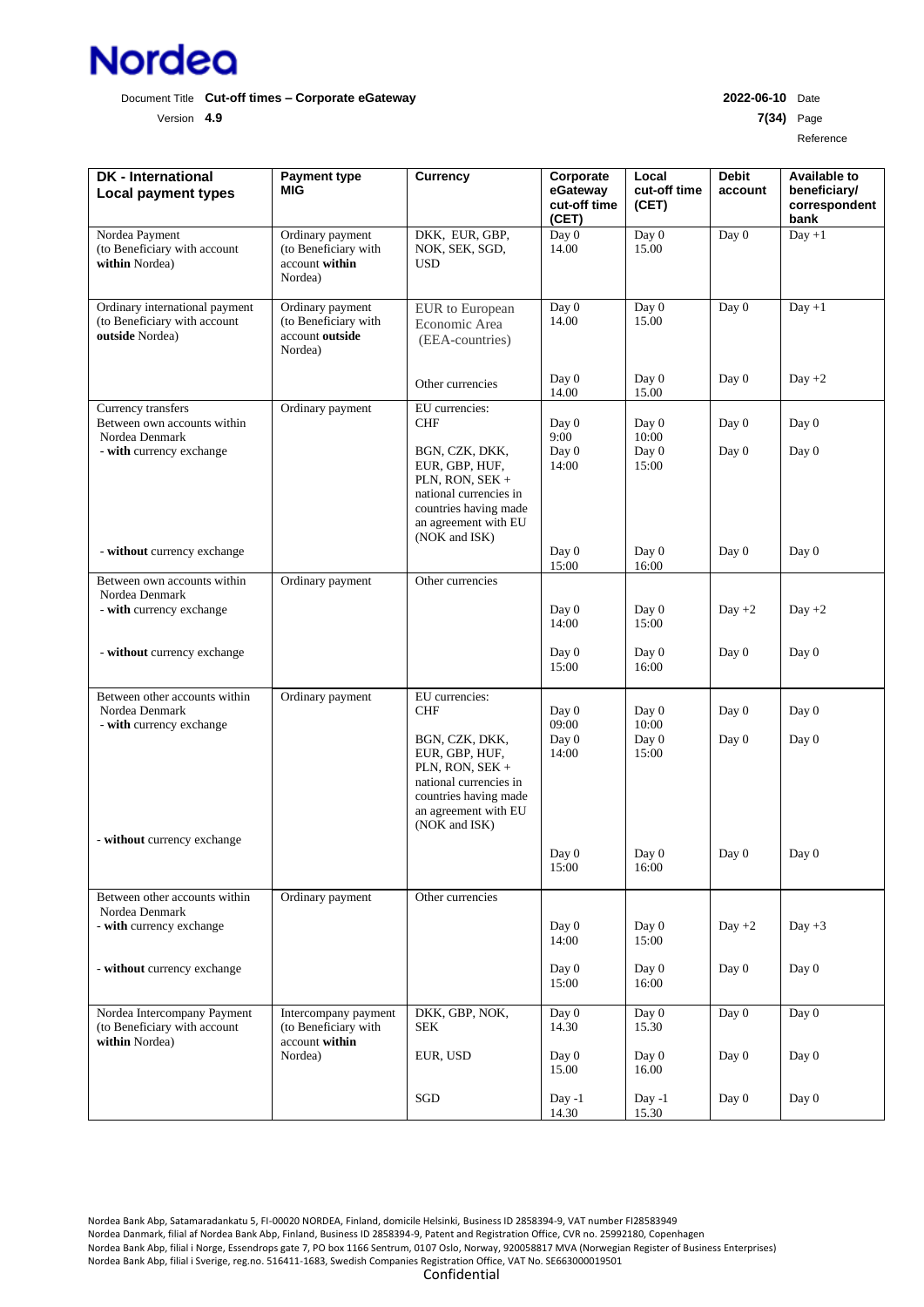

Version **4.9 8(34)** Page

Reference

| <b>DK</b> - International<br><b>Local payment types</b>                    | <b>Payment type</b><br><b>MIG</b>                  | <b>Currency</b>                                                               | Corporate<br>eGateway<br>cut-off time<br>(CET) | Local<br>cut-off time<br>(CET) | <b>Debit</b><br>account  | <b>Available to</b><br>beneficiary/<br>correspondent<br>bank |
|----------------------------------------------------------------------------|----------------------------------------------------|-------------------------------------------------------------------------------|------------------------------------------------|--------------------------------|--------------------------|--------------------------------------------------------------|
| 1. Intercompany payment<br>(to Beneficiary with account<br>outside Nordea) | 1. Intercompany<br>payment<br>(to Beneficiary with | HUF, RUB                                                                      | Day 0<br>07.00                                 | Day 0<br>08.00                 | Day 0                    | Day 0                                                        |
|                                                                            | account outside<br>Nordea)                         | <b>TRY</b>                                                                    | Day 0<br>08.00                                 | Day 0<br>09.00                 | Day 0                    | Day 0                                                        |
| 2. Financial payment                                                       | 2. Financial payment                               | CZK, PLN                                                                      | Day 0<br>09.00                                 | Day 0<br>10.00                 | Day 0                    | Day 0                                                        |
| 3. Same day value payment                                                  | 3. Same day value<br>payment                       | <b>MXN</b>                                                                    | Day 0<br>10.00                                 | Day 0<br>11.00                 | Day 0                    | Day 0                                                        |
| 4. Express payment                                                         | 4. Express payment                                 | AED, AUD, BGN,<br>HKD, HRK, ILS, ISK,<br>KWD, NZD, RON,<br>SAR, SGD, THB, ZAR | Day 0<br>13.00                                 | Day 0<br>14.00                 | $Day +1$                 | $Day +1$                                                     |
|                                                                            |                                                    | <b>CHF</b>                                                                    | Day 0<br>09:00                                 | Day 0<br>10.00                 | Day 0                    | Day 0                                                        |
|                                                                            |                                                    | DKK, NOK                                                                      | Day 0<br>14.00                                 | Day 0<br>15.00                 | Day 0                    | Day 0                                                        |
|                                                                            |                                                    | CNH, CNY                                                                      | Day 0<br>14:00                                 | Day 0<br>15:00                 | $Day +1$                 | $Day +1$                                                     |
|                                                                            |                                                    | CAD, GBP, SEK                                                                 | Day 0<br>14.30                                 | Day 0<br>15.30                 | Day 0                    | Day 0                                                        |
|                                                                            |                                                    | JPY, RSD                                                                      | Day 0<br>14.30                                 | Day 0<br>15.30                 | $Day +1$                 | $Day +1$                                                     |
|                                                                            |                                                    | EUR, USD                                                                      | Day 0<br>15.00                                 | Day 0<br>16.00                 | Day 0                    | Day 0                                                        |
|                                                                            |                                                    | Other currencies                                                              | Day 0<br>14.00                                 | Day 0<br>15.00                 | Day $+2$                 | Day $+2$                                                     |
| <b>Cancellation</b>                                                        |                                                    |                                                                               |                                                |                                |                          |                                                              |
| All payment types.                                                         | Manual cancellation                                | All currencies                                                                | $Day -1$<br>15.00                              | $Day -1$<br>17.00              | $\overline{\phantom{a}}$ | $\overline{\phantom{0}}$                                     |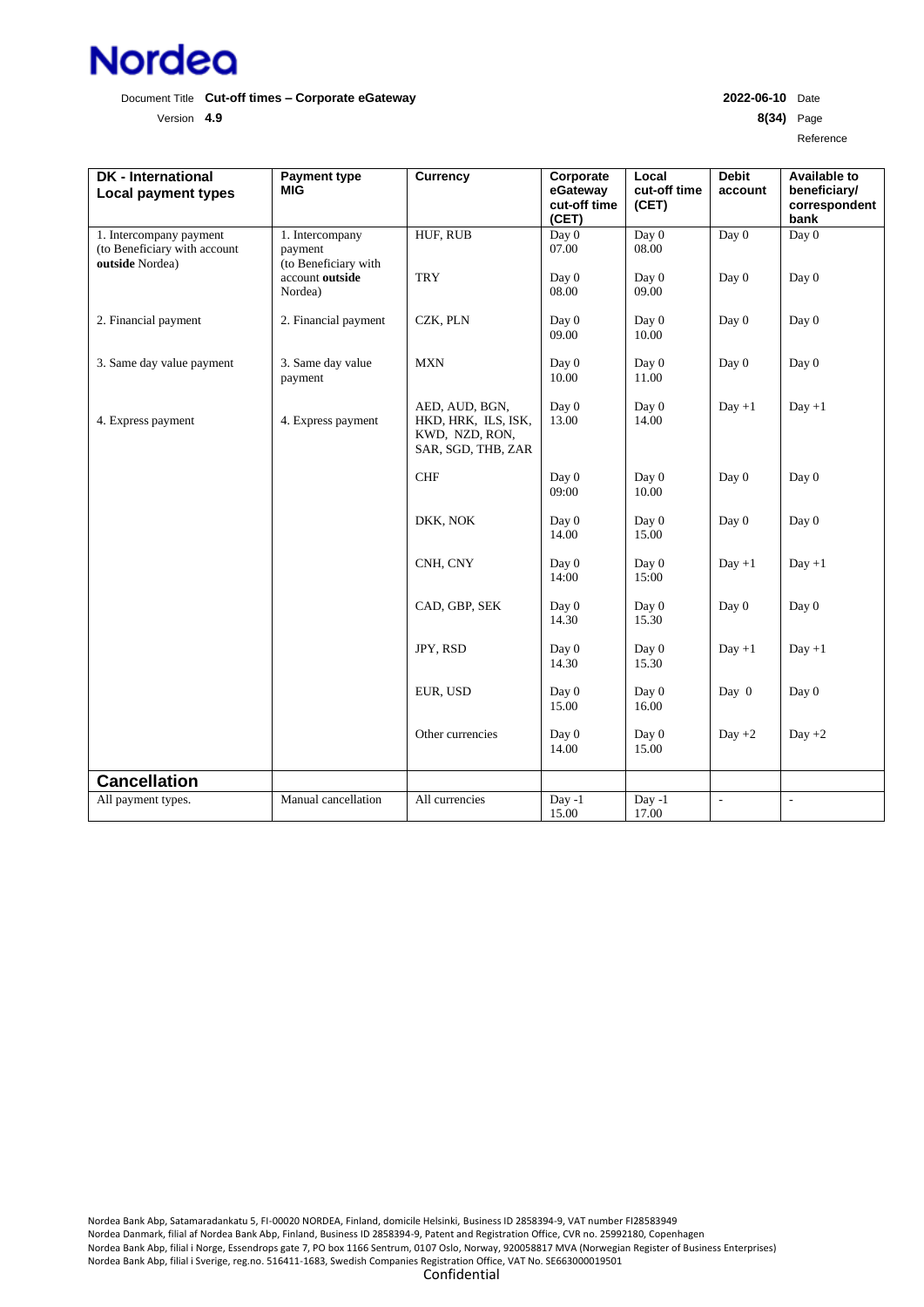

Version **4.9 9(34)** Page Reference

# <span id="page-8-0"></span>**7.2 Finland**

*Note. CET +1 hour applies in Finland.*

<span id="page-8-1"></span>

| <b>FI - Domestic</b><br>Local payment type                                                            | Payment type<br><b>MIG</b>                               | Corporate<br>eGateway<br>cut-off time<br>(CET) | Local cut-off<br>time (CET) | <b>Debit</b><br>account | <b>Available to</b><br>beneficiary bank               |
|-------------------------------------------------------------------------------------------------------|----------------------------------------------------------|------------------------------------------------|-----------------------------|-------------------------|-------------------------------------------------------|
| Corporate Payments Service                                                                            | Credit to Nordea Finland<br>Faster SEPA credit transfers | Day 0<br>11.00                                 | Day 0<br>12.00              | Day 0<br>Day 0          | Day 0 in Nordea<br>Day 0 in Nordea<br>and other banks |
|                                                                                                       | All other payment types                                  | 16.30                                          | 17.30                       | Day 0                   | Day 0 in Nordea,<br>$Day +1$ other banks              |
| Corporate Payments Service, Salary and<br>Pension                                                     | Salary and Pension<br>payments                           | Day -0<br>16.30                                | Day $-0$<br>17.30           | Day $-0$                | all<br>$Day+1$<br>in<br>Finnish banks                 |
| Express payment                                                                                       | Intercompany payment                                     | Day 0<br>15.00                                 | Day 0<br>16.00              | Day 0                   | Day 0                                                 |
| Express payment                                                                                       | Same-day-value payment                                   | Day 0<br>13:30                                 | Day 0<br>14:30              | Day 0                   | Day 0                                                 |
| Express payment                                                                                       | Financial payment                                        | Day 0<br>13:30                                 | Day 0<br>14:30              | Day 0                   | Day 0                                                 |
| <b>Cancellation</b>                                                                                   |                                                          |                                                |                             |                         |                                                       |
| Domestic payments (CPS).<br>Please note special rules for cancellation<br>in Finland <sup>1</sup>     | Manual cancellation                                      | $Day -1$<br>15.30                              | Day -1<br>17.30             |                         |                                                       |
| Salary and Pension payments.<br>Please note special rules for cancellation in<br>Finland <sup>1</sup> | Manual cancellation                                      | $Day -1$<br>15.30                              | $Day -1$<br>17.30           |                         |                                                       |

<sup>&</sup>lt;sup>1</sup> Cancellation for single Credit transfer Transaction level instructions is not possible in Nordea Bank Finland. If cancellation is needed the entire PmtInf level of the relevant payment Message must be cancelled.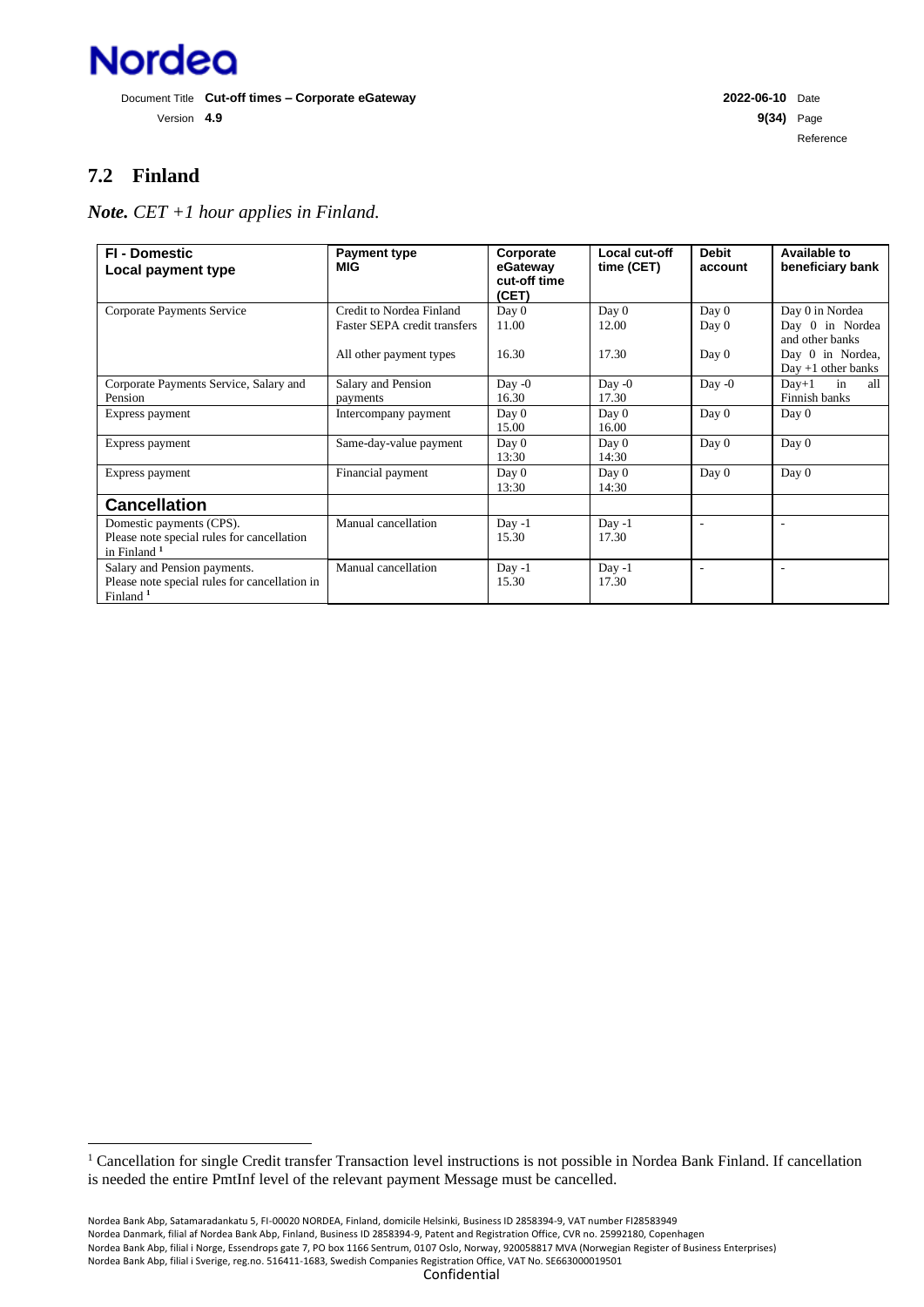

Reference

#### *Note:*

*1. All EUR payments to EU area are handled as SEPA payments 2. CET +1 hour applies in Finland.*

| <b>FI</b> - International<br>Local payment types                                  | <b>Payment type</b><br>MIG                                             | <b>Currency</b>                                                                                         | Corporate<br>eGateway<br>cut-off time<br>(CET) | Local<br>cut-off time<br>(CET) | <b>Debit</b><br>account | Available to<br>beneficiary/<br>correspondent<br>bank |
|-----------------------------------------------------------------------------------|------------------------------------------------------------------------|---------------------------------------------------------------------------------------------------------|------------------------------------------------|--------------------------------|-------------------------|-------------------------------------------------------|
| Nordea Payment<br>(to Beneficiary with account<br>within Nordea)                  | Ordinary payment<br>(to Beneficiary with<br>account within Nordea)     | DKK, EUR, GBP,<br>NOK, PLN, SEK,<br>SGD, USD                                                            | Day 0<br>14.00                                 | Day 0<br>15.00                 | Day 0                   | $Day +1$                                              |
| Ordinary international payment<br>(to Beneficiary with account<br>outside Nordea) | Ordinary payment<br>(to Beneficiary with<br>account outside<br>Nordea) | EUR to European<br>Economic Area<br>(EEA-countries)                                                     | Day 0<br>14.00                                 | Day 0<br>15.00                 | Day 0                   | $Day +1$                                              |
|                                                                                   |                                                                        | Other currencies                                                                                        | Day 0<br>14.00                                 | Day 0<br>15.00                 | Day 0                   | $Day +2$                                              |
| Currency transfer<br>(between accounts within<br>Nordea Finland)                  | Ordinary payment<br>(between accounts)<br>within Nordea Finland)       | All currencies                                                                                          | Day 0<br>14:00                                 | Day 0<br>15:00                 |                         |                                                       |
| Express payment                                                                   | Express payment                                                        | <b>CHF</b>                                                                                              | Day 0<br>09.00                                 | Day 0<br>10.00                 | Day 0                   | Day 0                                                 |
|                                                                                   |                                                                        | AUD, CAD, CZK,<br>DKK, EUR, GBP,<br>HKD, ISK, JPY, NOK,<br>NZD, PLN, RUB,<br>SEK, SGD, SKK,<br>USD, ZAR | Day 0<br>13.00                                 | Day 0<br>14.00                 | Day 0                   | $Day +1$                                              |
| Nordea Intercompany Payment<br>(to Beneficiary with account<br>within Nordea)     | Intercompany payment<br>(to Beneficiary with<br>account within Nordea) | DKK, GBP, NOK,<br><b>SEK</b>                                                                            | Day 0<br>14.30                                 | Day 0<br>15.30                 | Day 0                   | Day 0                                                 |
|                                                                                   |                                                                        | EUR, USD                                                                                                | Day 0<br>15.00                                 | Day 0<br>16.00                 | Day 0                   | Day 0                                                 |
|                                                                                   |                                                                        | SGD                                                                                                     | $Day -1$<br>14.30                              | $Day -1$<br>15.30              | Day 0                   | Day 0                                                 |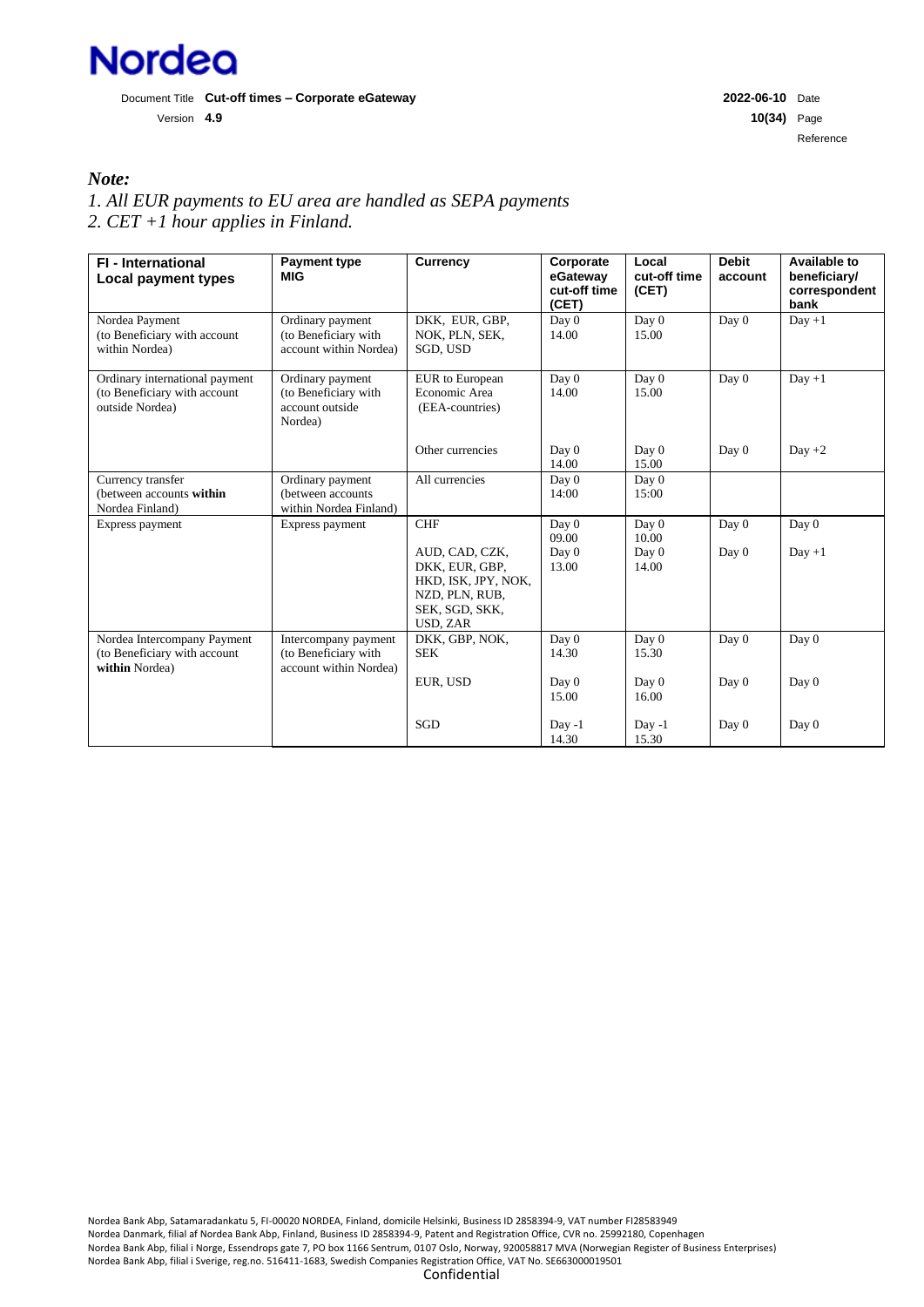

Version **4.9 11(34)** Page

Reference

| FI - International<br><b>Local payment types</b>                           | <b>Payment type</b><br><b>MIG</b>                  | <b>Currency</b>                                                                       | Corporate<br>eGateway<br>cut-off time<br>(CET) | Local<br>cut-off time<br>(CET) | <b>Debit</b><br>account | <b>Available to</b><br>beneficiary/<br>correspondent<br>bank |
|----------------------------------------------------------------------------|----------------------------------------------------|---------------------------------------------------------------------------------------|------------------------------------------------|--------------------------------|-------------------------|--------------------------------------------------------------|
| 1. Intercompany payment<br>(to Beneficiary with account<br>outside Nordea) | 1. Intercompany<br>payment<br>(to Beneficiary with | HUF, RUB                                                                              | Day 0<br>07.00                                 | Day $0$<br>08.00               | Day 0                   | Day 0                                                        |
|                                                                            | account outside<br>Nordea)                         | <b>TRY</b>                                                                            | Day 0<br>08.00                                 | Day 0<br>09.00                 | Day 0                   | Day 0                                                        |
| 2. Financial payment                                                       | 2. Financial payment                               | CZK, PLN                                                                              | Day 0<br>09.00                                 | Day 0<br>10.00                 | Day 0                   | Day 0                                                        |
| 3. Same day value payment                                                  | 3. Same day value<br>payment                       | <b>MXN</b>                                                                            | Day 0<br>10.00                                 | Day 0<br>11.00                 | Day 0                   | Day 0                                                        |
|                                                                            |                                                    | AED, AUD, BGN,<br>HKD, HRK, ILS, ISK,<br>KWD, NZD, RON,<br>RUB, SAR, SGD,<br>THB, ZAR | Day 0<br>13.00                                 | Day 0<br>14.00                 | $Day +1$                | $Day +1$                                                     |
|                                                                            |                                                    | CHF                                                                                   | Day 0<br>09.00                                 | Day 0<br>10.00                 | Day 0                   | Day 0                                                        |
|                                                                            |                                                    | DKK, NOK                                                                              | Day 0<br>14.00                                 | Day 0<br>15.00                 | Day 0                   | Day 0                                                        |
|                                                                            |                                                    | CNH, CNY                                                                              | Day 0<br>14:00                                 | Day 0<br>15:00                 | $Day +1$                | $Day +1$                                                     |
|                                                                            |                                                    | CAD, GBP, SEK                                                                         | Day 0<br>14.30                                 | Day 0<br>15.30                 | Day 0                   | Day 0                                                        |
|                                                                            |                                                    | JPY, MXN, RSD                                                                         | Day 0<br>14.30                                 | Day 0<br>15.30                 | $Day +1$                | $Day +1$                                                     |
|                                                                            |                                                    | EUR, USD                                                                              | Day 0<br>15.00                                 | Day 0<br>16.00                 | Day 0                   | Day 0                                                        |
|                                                                            |                                                    | Other currencies                                                                      | Day 0<br>14.00                                 | Day 0<br>15.00                 | Day $+2$                | $Day +2$                                                     |
| <b>Cancellation</b>                                                        |                                                    |                                                                                       |                                                |                                |                         |                                                              |
| All payment types                                                          | Manual cancellation                                | All currencies                                                                        | $Day - 1$<br>16.00                             | $Day - 1$<br>17.00             | $\frac{1}{2}$           | $\omega$                                                     |

Nordea Bank Abp, Satamaradankatu 5, FI-00020 NORDEA, Finland, domicile Helsinki, Business ID 2858394-9, VAT number FI28583949 Nordea Danmark, filial af Nordea Bank Abp, Finland, Business ID 2858394-9, Patent and Registration Office, CVR no. 25992180, Copenhagen Nordea Bank Abp, filial i Norge, Essendrops gate 7, PO box 1166 Sentrum, 0107 Oslo, Norway, 920058817 MVA (Norwegian Register of Business Enterprises) Nordea Bank Abp, filial i Sverige, reg.no. 516411-1683, Swedish Companies Registration Office, VAT No. SE663000019501 Confidential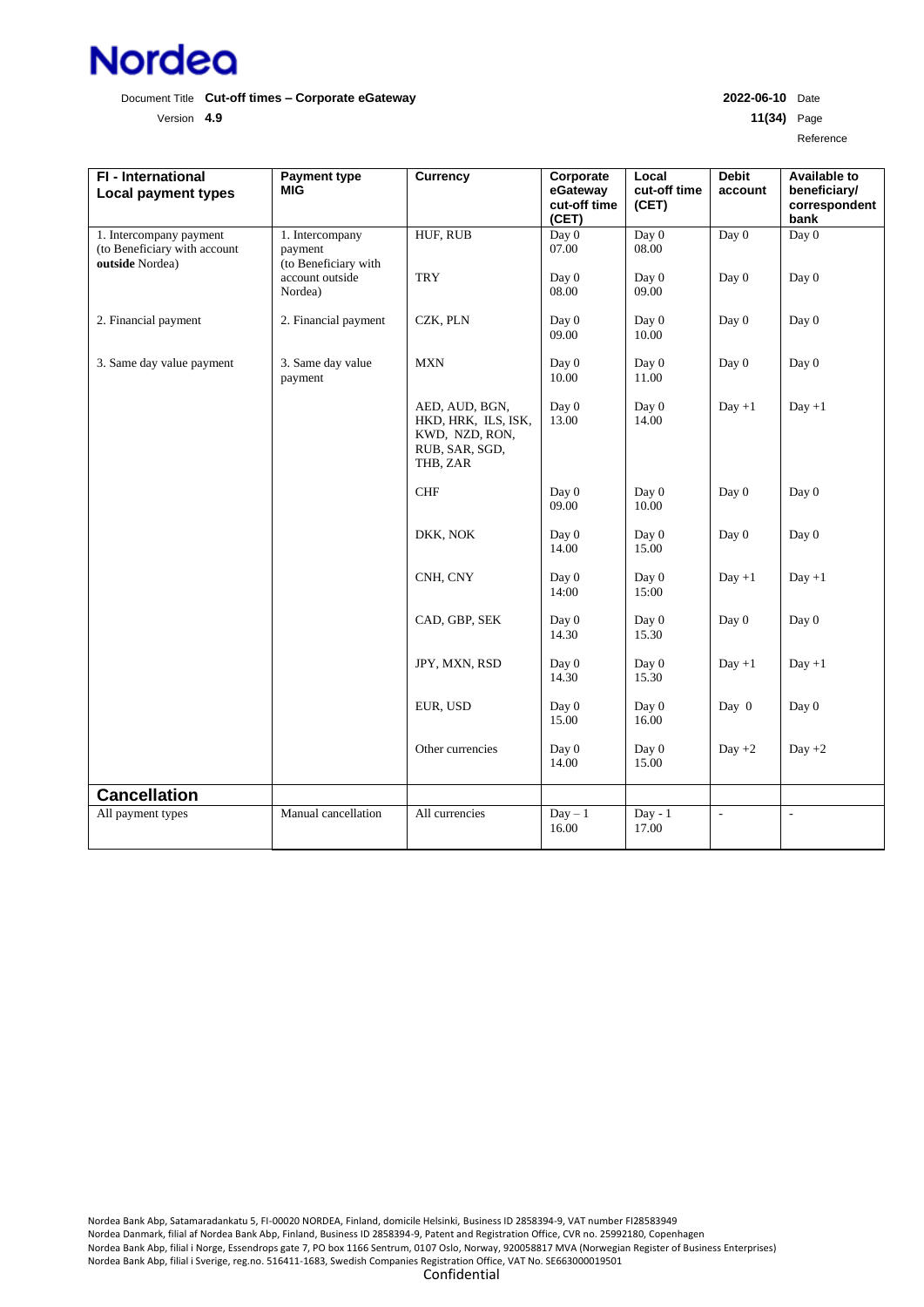

Version **4.9 12(34)** Page Reference

# <span id="page-11-0"></span>**7.3 Norway**

| <b>NO - Domestic</b><br>Local payment type | <b>Payment type</b><br><b>MIG</b>                                                                             | Corporate<br>eGateway<br>cut-off time<br>(CET)                                | Local cut-off<br>time (CET)                                                   | <b>Debit</b><br>account | <b>Available to</b><br>beneficiary bank |
|--------------------------------------------|---------------------------------------------------------------------------------------------------------------|-------------------------------------------------------------------------------|-------------------------------------------------------------------------------|-------------------------|-----------------------------------------|
| Domestic payments                          | - Payment to account<br>- Salary payment<br>- Pension payment<br>- Payment to money order<br>(payment advice) | Afternoon<br>settlement<br>Day 0<br>11.00<br>End settlement<br>Day 0<br>13.30 | Afternoon<br>settlement<br>Day 0<br>12.00<br>End settlement<br>Day 0<br>14.30 | Day 0                   | Day 0                                   |
| Intercompany payments                      | Intercompany payment<br>(domestic SWIFT)                                                                      | Day 0<br>14.30                                                                | Day 0<br>15.30                                                                | Day 0                   | Day 0                                   |
| SDV payments                               | Same-day-value payment<br>(domestic SWIFT)                                                                    | Day 0<br>14:00                                                                | Day 0<br>15:00                                                                | Day 0                   | Day 0                                   |
| Financial payments                         | Financial payment<br>(domestic SWIFT)                                                                         | Day 0<br>14:00                                                                | Day 0<br>15:00                                                                | Day 0                   | Day 0                                   |
| <b>Cancellation</b>                        |                                                                                                               |                                                                               |                                                                               |                         |                                         |
| All payment types                          | Manual cancellation                                                                                           | $Day -1$<br>14.00                                                             | $Day -1$<br>16.30                                                             |                         |                                         |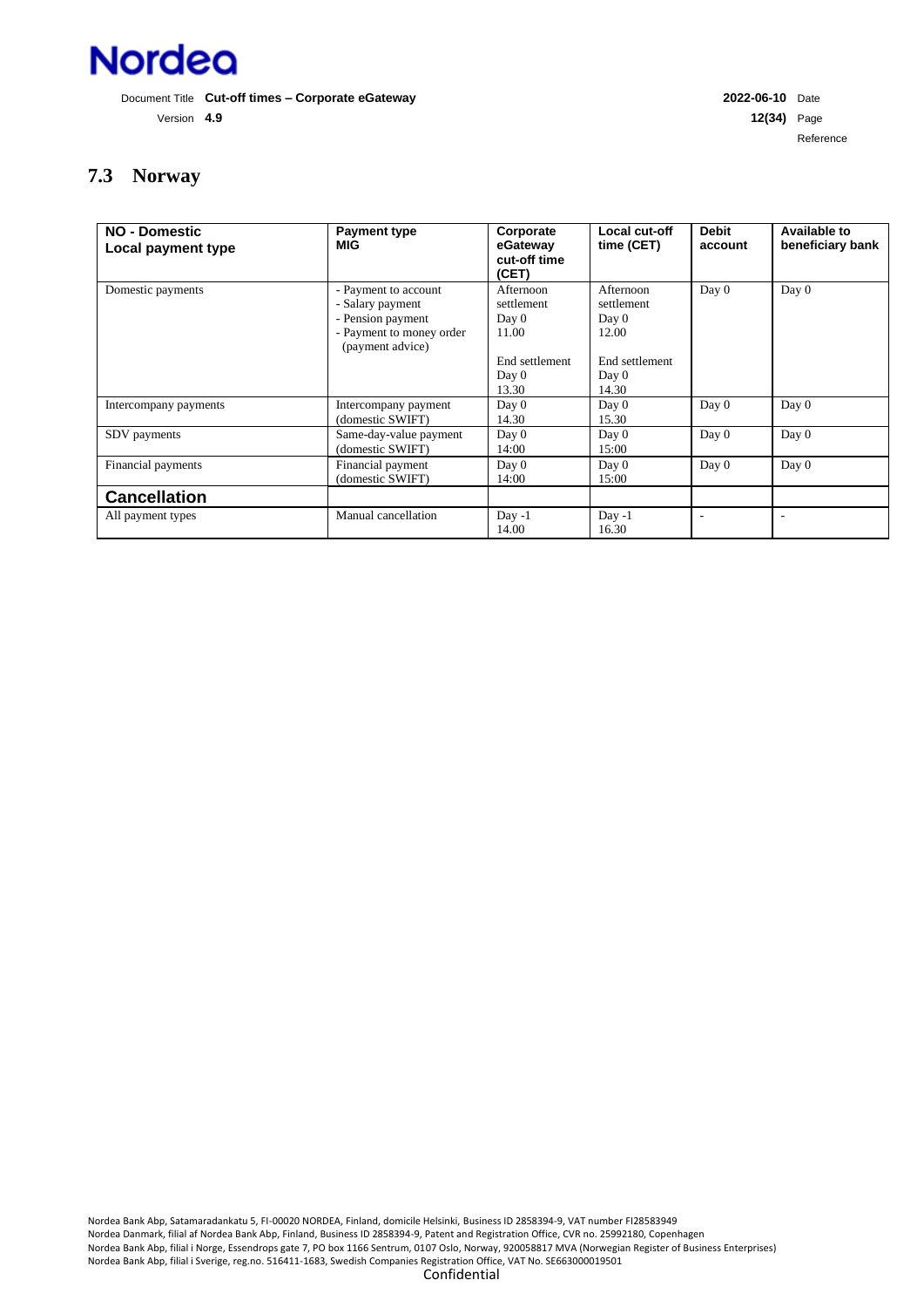

Version **4.9 13(34)** Page

Reference

| <b>NO</b> - International<br>Local payment type                                   | <b>Payment type</b><br><b>MIG</b>                                          | <b>Currency</b>                                                                       | Corporate<br>eGateway<br>cut-off time<br>(CET) | Local<br>cut-off time<br>(CET) | <b>Debit</b><br>account | <b>Available to</b><br>beneficiary/<br>correspondent<br>bank |
|-----------------------------------------------------------------------------------|----------------------------------------------------------------------------|---------------------------------------------------------------------------------------|------------------------------------------------|--------------------------------|-------------------------|--------------------------------------------------------------|
| Nordea Payment<br>(to Beneficiary with account<br>within Nordea)                  | Ordinary payment<br>(to Beneficiary with<br>account within Nordea)         | DKK, EUR, GBP,<br>NOK, PLN, SEK,<br>SGD, USD                                          |                                                |                                |                         |                                                              |
| - without currency exchange                                                       |                                                                            |                                                                                       | Day 0<br>14.00                                 | Day 0<br>15.00                 | $Day +1$                | $Day +1$                                                     |
| - with currency exchange                                                          |                                                                            |                                                                                       | Day 0<br>14.00                                 | Day 0<br>15:00                 | Day 0                   | $Day +1$                                                     |
| Ordinary international payment<br>(to Beneficiary with account<br>outside Nordea) | Ordinary payment<br>(to Beneficiary with<br>account outside Nordea)        | EUR, GBP, NOK,<br><b>USD</b>                                                          | Day 0<br>14.00                                 | Day 0<br>15.00                 | $Day +1$                | $Day +1$                                                     |
| - without currency exchange                                                       |                                                                            | Other currencies                                                                      | Day 0<br>14:00                                 | Day 0<br>15:00                 | Day $+2$                | Day $+2$                                                     |
| Ordinary international payment<br>(to Beneficiary with account<br>outside Nordea) | Ordinary payment<br>(to Beneficiary with<br>account outside Nordea)        | <b>EUR</b>                                                                            | Day 0<br>14:00                                 | Day 0<br>15:00                 | Day 0                   | $Day +1$                                                     |
| - with currency exchange                                                          |                                                                            | Other currencies                                                                      | Day 0<br>14.00                                 | Day 0<br>15.00                 | Day 0                   | Day $+2$                                                     |
| Nordea Intercompany Payment<br>(to Beneficiary with account<br>within Nordea)     | Intercompany payment<br>(to Beneficiary with<br>account within Nordea)     | DKK, GBP, NOK,<br><b>SEK</b>                                                          | Day 0<br>14.30                                 | Day 0<br>15.30                 | Day 0                   | Day 0                                                        |
|                                                                                   |                                                                            | EUR, USD                                                                              | Day 0<br>15.00                                 | Day 0<br>16.00                 | Day 0                   | Day 0                                                        |
|                                                                                   |                                                                            | SGD                                                                                   | $Day -1$<br>14.30                              | $Day -1$<br>15.30              | Day 0                   | Day 0                                                        |
| 1. Intercompany payment<br>(to Beneficiary with account<br>outside Nordea)        | 1. Intercompany payment<br>(to Beneficiary with<br>account outside Nordea) | HUF, RUB                                                                              | Day 0<br>07.00                                 | Day 0<br>08.00                 | Day 0                   | Day 0                                                        |
|                                                                                   |                                                                            | <b>TRY</b>                                                                            | Day0<br>08:00                                  | Day 0<br>09.00                 | Day 0                   | Day 0                                                        |
| 2. Financial payment                                                              | 2. Financial payment                                                       | CZK, PLN                                                                              | Day 0<br>09.00                                 | Day 0<br>10.00                 | Day 0                   | Day 0                                                        |
| 3. Same day value payment                                                         | 3. Same day value<br>payment                                               | <b>MXN</b>                                                                            | Day 0<br>10.00                                 | Day 0<br>11.00                 | Day 0                   | Day 0                                                        |
| 4. Express payment                                                                | 4. Express payment                                                         | AED, AUD, BGN,<br>HKD, HRK, ILS,<br>ISK, KWD, NZD,<br>RON, RUB, SAR,<br>SGD, THB, ZAR | Day 0<br>13.00                                 | Day 0<br>14.00                 | $Day +1$                | $Day +1$                                                     |
|                                                                                   |                                                                            | ${\rm CHF}$                                                                           | Day 0<br>09.00                                 | Day 0<br>10.00                 | Day 0                   | Day 0                                                        |
|                                                                                   |                                                                            | DKK, NOK                                                                              | Day 0<br>14.00                                 | Day 0<br>15.00                 | Day 0                   | Day 0                                                        |
|                                                                                   |                                                                            | CNH, CNY                                                                              | Day 0<br>14:00                                 | Day 0<br>15:00                 | $Day +1$                | $Day +1$                                                     |
|                                                                                   |                                                                            | CAD, GBP, SEK                                                                         | Day 0<br>14.30                                 | Day 0<br>15.30                 | Day 0                   | Day 0                                                        |
|                                                                                   |                                                                            | JPY, MXN, RSD                                                                         | Day 0<br>14.30                                 | Day 0<br>15.30                 | $Day +1$                | $Day +1$                                                     |
|                                                                                   |                                                                            | EUR, USD                                                                              | Day 0<br>15.00                                 | Day 0<br>16.00                 | Day 0                   | Day 0                                                        |
|                                                                                   |                                                                            | Other currencies                                                                      | Day 0<br>14.00                                 | Day 0<br>15.00                 | Day $+2$                | Day $+2$                                                     |

Nordea Bank Abp, Satamaradankatu 5, FI-00020 NORDEA, Finland, domicile Helsinki, Business ID 2858394-9, VAT number FI28583949 Nordea Danmark, filial af Nordea Bank Abp, Finland, Business ID 2858394-9, Patent and Registration Office, CVR no. 25992180, Copenhagen Nordea Bank Abp, filial i Norge, Essendrops gate 7, PO box 1166 Sentrum, 0107 Oslo, Norway, 920058817 MVA (Norwegian Register of Business Enterprises) Nordea Bank Abp, filial i Sverige, reg.no. 516411-1683, Swedish Companies Registration Office, VAT No. SE663000019501 Confidential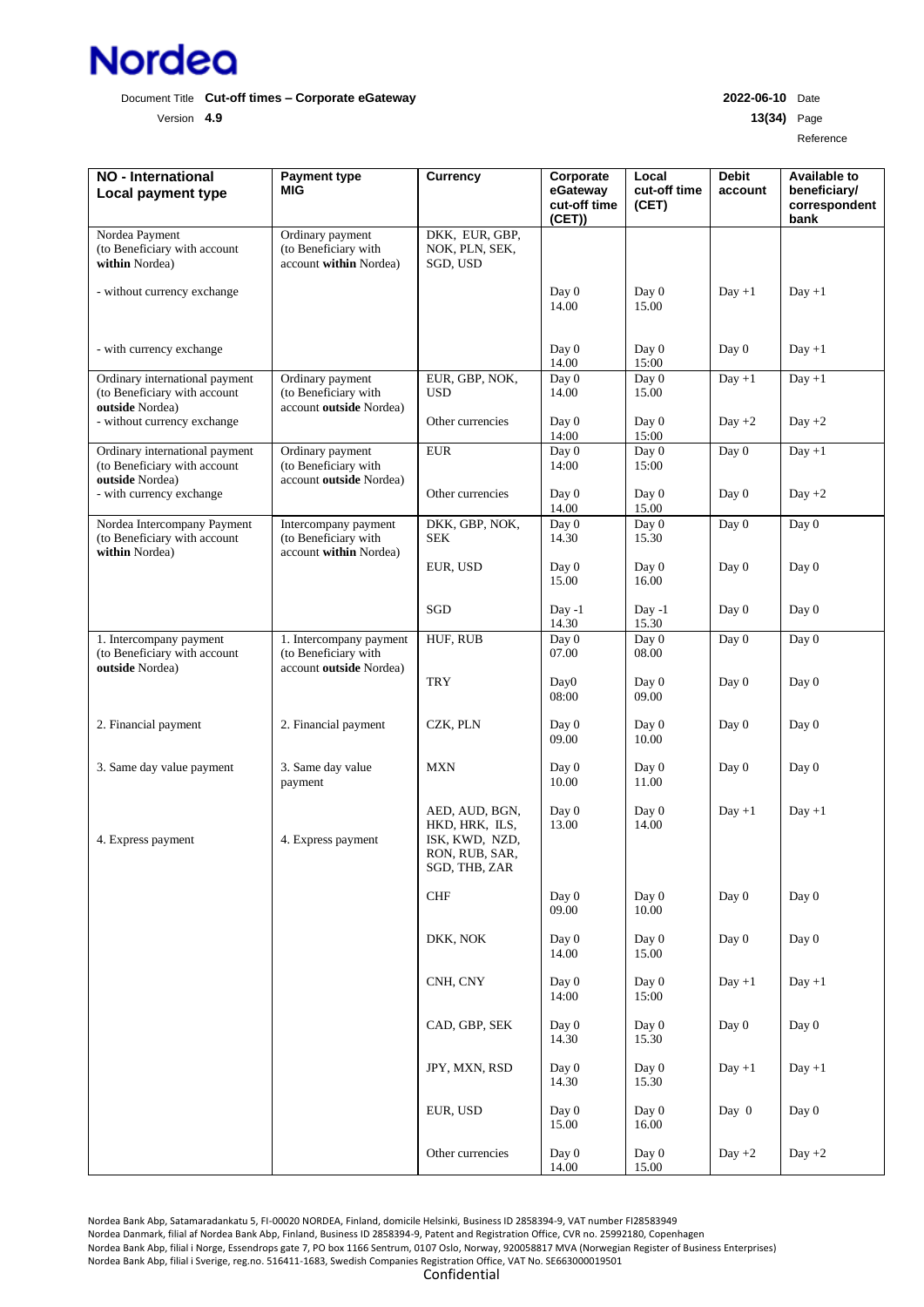

Version **4.9 14(34)** Page

Reference

| NO - International<br>Local payment type | <b>Payment type</b><br>MIG | Currency       | Corporate<br>eGateway<br>cut-off time<br>(CET) | Local<br>cut-off time<br>(CET) | <b>Debit</b><br>account | Available to<br>beneficiary/<br>correspondent<br>bank |
|------------------------------------------|----------------------------|----------------|------------------------------------------------|--------------------------------|-------------------------|-------------------------------------------------------|
| <b>Cancellation</b>                      |                            |                |                                                |                                |                         |                                                       |
| All payment types                        | Manual cancellation        | All currencies | Day -1<br>15.00                                | Day -1<br>16.30                |                         |                                                       |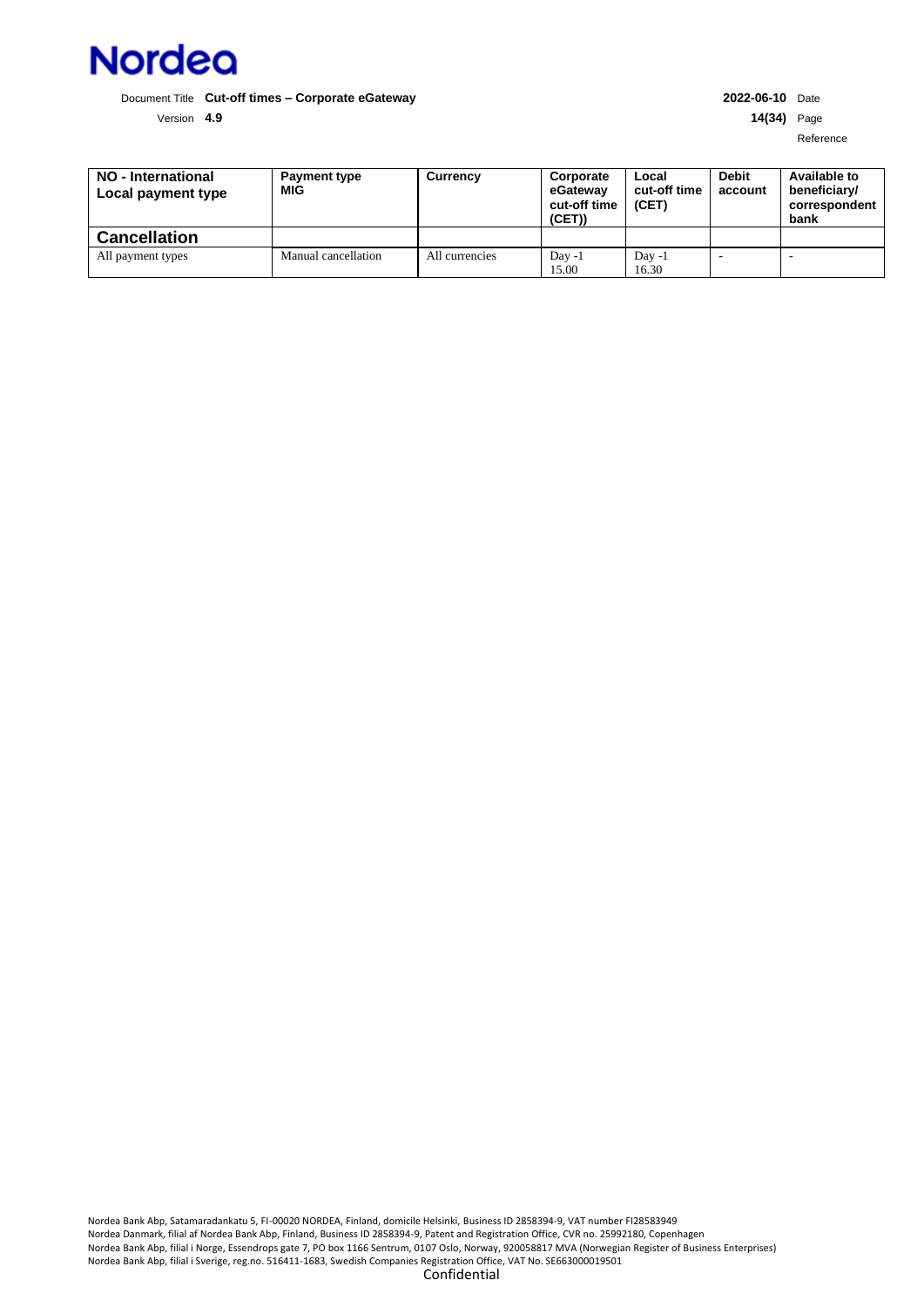

Version **4.9 15(34)** Page Reference

# <span id="page-14-0"></span>**7.4 Sweden**

| <b>SE-Domestic</b><br>Local payment type | <b>Payment type</b><br><b>MIG</b>                                            | Corporate<br>eGateway<br>cut-off time<br>(CET)                | Local cut-off time<br>(CET)                           | <b>Debit</b><br>account | Available to<br>beneficiary<br>bank |
|------------------------------------------|------------------------------------------------------------------------------|---------------------------------------------------------------|-------------------------------------------------------|-------------------------|-------------------------------------|
| Bankgiro (LB-service)                    | All Payment types                                                            | $Day -1$<br>18.00                                             | $Day -1$<br>19.00                                     | Day 0                   | Day 0                               |
| Bankgiro (LB-Lön/Salary)                 | Salary payment                                                               | Day $-2$<br>18.00                                             | Day -2<br>19.00                                       | $Day -1$                | Day 0                               |
| PlusGiro                                 | Reference payment to<br>a<br>PlusGiro no.                                    | Day 0<br>16.00                                                | Day 0<br>17.00                                        | Day 0                   | Day 0                               |
| PlusGiro and Nordea bank accounts        | Non-reference<br>payment to a<br>PlusGiro no and<br>Nordea bank<br>accounts. | Day 0<br>16.00                                                | Day 0<br>17.00                                        | Day 0                   | Day 0                               |
| PlusGiro                                 | Payment to a<br>non PlusGiro<br>account (other<br>bank)                      | Day <sub>0</sub><br>11.45                                     | Day 0<br>12.45                                        | Day 0                   | Day 0                               |
| PlusGiro                                 | Salary and<br>Pension<br>payment                                             | $Day -1$<br>23.00                                             | $Day -1$<br>24.00                                     | Day 0                   | $Day +1$                            |
| PlusGiro to Bankgiro                     | All payments<br>from PlusGiro<br>to a Bankgiro<br>no.                        | Day 0<br>08.45                                                | Day 0<br>09.45                                        | Day 0                   | Day 0                               |
| Koncernintern betalning                  | Intercompany<br>payment                                                      | Day 0<br>14:00                                                | Day 0<br>14:00                                        | Day 0                   | Day 0                               |
| Samma dags valutering                    | Same-day-value<br>payment                                                    | Day 0<br>09:00 <sek 500.000<br="">14:00&gt;=SEK 500.000</sek> | Day 0<br>$10:00<$ SEK 500.000<br>15:00 >= SEK 500.000 | Day 0                   | Day 0                               |
| Finansiell betalning                     | Financial payment                                                            | Day 0<br>09:00< SEK 500.000<br>14:00>=SEK 500.000             | Day 0<br>$10:00<$ SEK 500.000<br>15:00>=SEK 500.000   | Day 0                   | Day 0                               |
| <b>Cancellation</b>                      |                                                                              |                                                               |                                                       |                         |                                     |
| Bankgiro – All payment types             | Manual cancellation                                                          | $Day -1$<br>15.00                                             | $Day -1$<br>19.00                                     | ÷,                      | $\blacksquare$                      |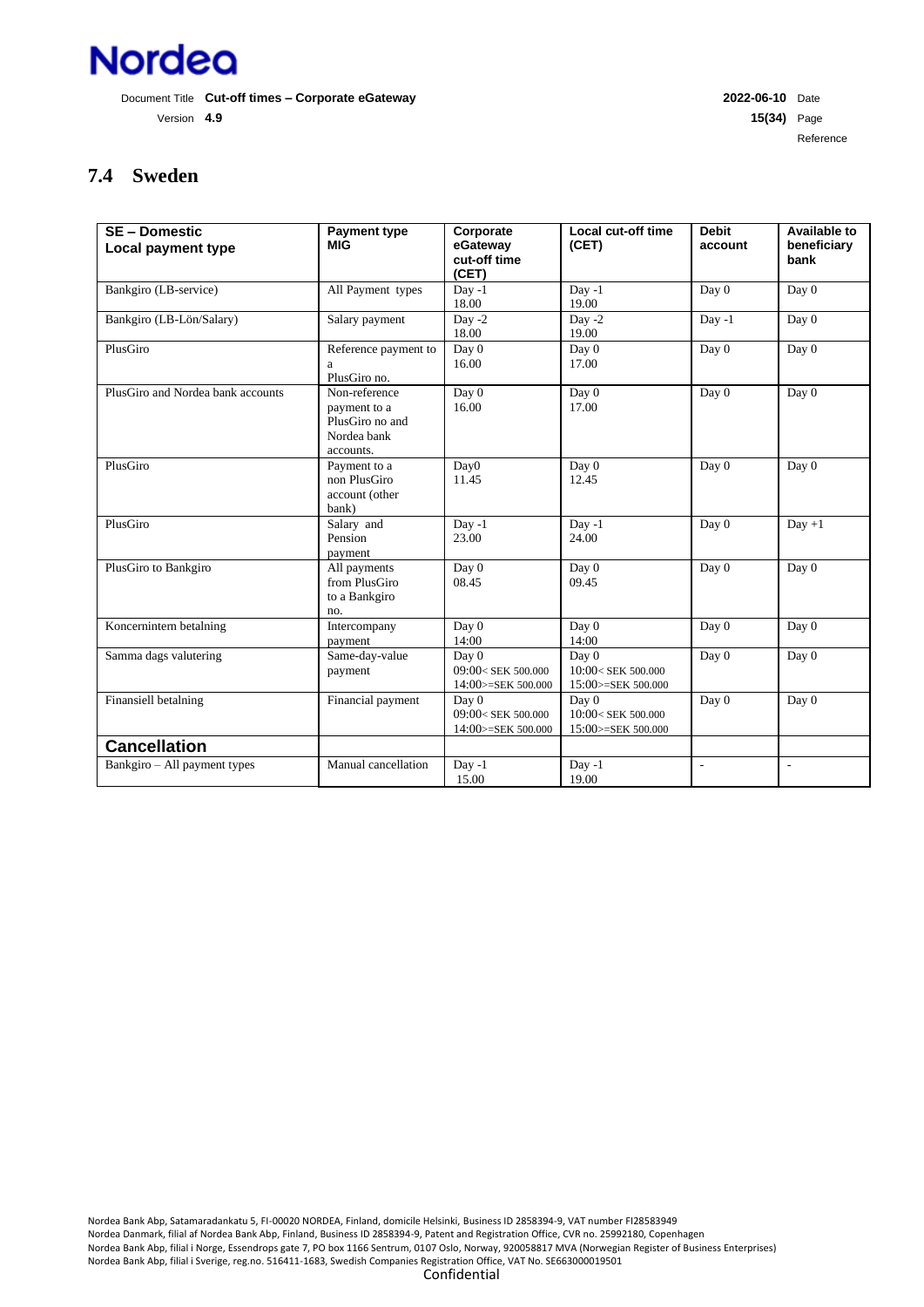

Version **4.9 16(34)** Page

Reference

| <b>SE</b> - International<br>Local payment type                                   | <b>Payment type</b><br>MIG                                                 | <b>Currency</b>                                                                               | Corporate<br>eGateway<br>cut-off time<br>(CET) | Local<br>cut-off time<br>(CET) | <b>Debit</b><br>account | <b>Available to</b><br>beneficiary/<br>correspondent<br>bank |
|-----------------------------------------------------------------------------------|----------------------------------------------------------------------------|-----------------------------------------------------------------------------------------------|------------------------------------------------|--------------------------------|-------------------------|--------------------------------------------------------------|
| Nordea Payment<br>(to Beneficiary with account<br>within Nordea)                  | Ordinary payment<br>(to Beneficiary with<br>account within Nordea)         | DKK, EUR, GBP,<br>NOK, PLN, SEK,<br>SGD, USD                                                  | Day 0<br>14.00                                 | Day 0<br>15.00                 | Day 0                   | $Day +1$                                                     |
| Ordinary international payment<br>(to Beneficiary with account<br>outside Nordea) | Ordinary payment<br>(to Beneficiary with<br>account outside Nordea)        | EUR to European<br>Economic Area<br>(EEA-countries)                                           | Day 0<br>14.00                                 | Day 0<br>15.00                 | Day 0                   | $Day +1$                                                     |
|                                                                                   |                                                                            | Other currencies                                                                              | Day 0<br>14.00                                 | Day 0<br>15.00                 | Day 0                   | $Day +2$                                                     |
| Nordea Intercompany Payment<br>(to Beneficiary with account<br>within Nordea)     | Intercompany payment<br>(to Beneficiary with<br>account within Nordea)     | DKK, GBP, NOK,<br><b>SEK</b>                                                                  | Day 0<br>14.30                                 | Day 0<br>15.30                 | Day 0                   | Day 0                                                        |
|                                                                                   |                                                                            | EUR, USD                                                                                      | Day 0<br>15.00                                 | Day 0<br>16.00                 | Day 0                   | Day 0                                                        |
|                                                                                   |                                                                            | SGD                                                                                           | $Day -1$<br>14.30                              | $Day -1$<br>15.30              | Day 0                   | Day 0                                                        |
| 1. Intercompany payment<br>(to Beneficiary with account<br>outside Nordea)        | 1. Intercompany payment<br>(to Beneficiary with<br>account outside Nordea) | HUF, RUB                                                                                      | Day 0<br>07.00                                 | Day $\overline{0}$<br>08.00    | Day 0                   | Day 0                                                        |
|                                                                                   |                                                                            | <b>TRY</b>                                                                                    | Day 0<br>08.00                                 | Day 0<br>09.00                 | Day 0                   | Day 0                                                        |
| 2. Financial payment                                                              | 2. Financial payment                                                       | CZK, PLN                                                                                      | Day 0<br>09.00                                 | Day 0<br>10.00                 | Day 0                   | Day 0                                                        |
| 3. Same day value payment                                                         | 3. Same day value<br>payment                                               | <b>MXN</b>                                                                                    | Day 0<br>10.00                                 | Day 0<br>11.00                 | Day 0                   | Day 0                                                        |
| 4. Express payment                                                                | 4. Express payment                                                         | AED, AUD, BGN,<br>HKD, HRK, ILS,<br>ISK, KWD, NZD,<br>RON, RUB, SAR,<br>SGD, THB, ZAR         | Day 0<br>13.00                                 | Day 0<br>14.00                 | $Day +1$                | $Day +1$                                                     |
|                                                                                   |                                                                            | <b>CHF</b>                                                                                    | Day 0<br>09.00                                 | Day 0<br>10.00                 | Day 0                   | Day 0                                                        |
|                                                                                   |                                                                            | DKK, NOK                                                                                      | Day 0<br>14.00                                 | Day 0<br>15.00                 | Day 0                   | Day 0                                                        |
|                                                                                   |                                                                            | CNH, CNY                                                                                      | Day 0<br>14:00                                 | Day 0<br>15:00                 | $Day +1$                | $Day +1$                                                     |
|                                                                                   |                                                                            | CAD, GBP, SEK                                                                                 | Day 0<br>14.30                                 | Day 0<br>15.30                 | Day 0                   | Day 0                                                        |
|                                                                                   |                                                                            | JPY, MXN, RSD                                                                                 | Day 0<br>14.30                                 | Day 0<br>15.30                 | $Day +1$                | $Day +1$                                                     |
|                                                                                   |                                                                            | EUR, USD                                                                                      | Day 0<br>15.00                                 | Day 0<br>16.00                 | Day $0$                 | Day 0                                                        |
|                                                                                   |                                                                            | Other currencies                                                                              | Day 0<br>14.00                                 | Day 0<br>15.00                 | Day $+2$                | Day $+2$                                                     |
| Payment to money order                                                            | Payment to money order                                                     | CHF                                                                                           | Day 0                                          | Day 0                          | Day 0                   | When cashed                                                  |
| (cheque)                                                                          | (cheque)                                                                   | AUD, CAD, DKK,<br>EUR, GBP, HKD,<br>INR, JPY, MAD,<br>NOK, NZD, SEK,<br>SGD, TND, USD,<br>ZAR | 09.00<br>Day 0<br>14.00                        | 10.00<br>Day 0<br>15.00        | Day 0                   | When cashed                                                  |

Nordea Bank Abp, Satamaradankatu 5, FI-00020 NORDEA, Finland, domicile Helsinki, Business ID 2858394-9, VAT number FI28583949 Nordea Danmark, filial af Nordea Bank Abp, Finland, Business ID 2858394-9, Patent and Registration Office, CVR no. 25992180, Copenhagen Nordea Bank Abp, filial i Norge, Essendrops gate 7, PO box 1166 Sentrum, 0107 Oslo, Norway, 920058817 MVA (Norwegian Register of Business Enterprises) Nordea Bank Abp, filial i Sverige, reg.no. 516411-1683, Swedish Companies Registration Office, VAT No. SE663000019501 Confidential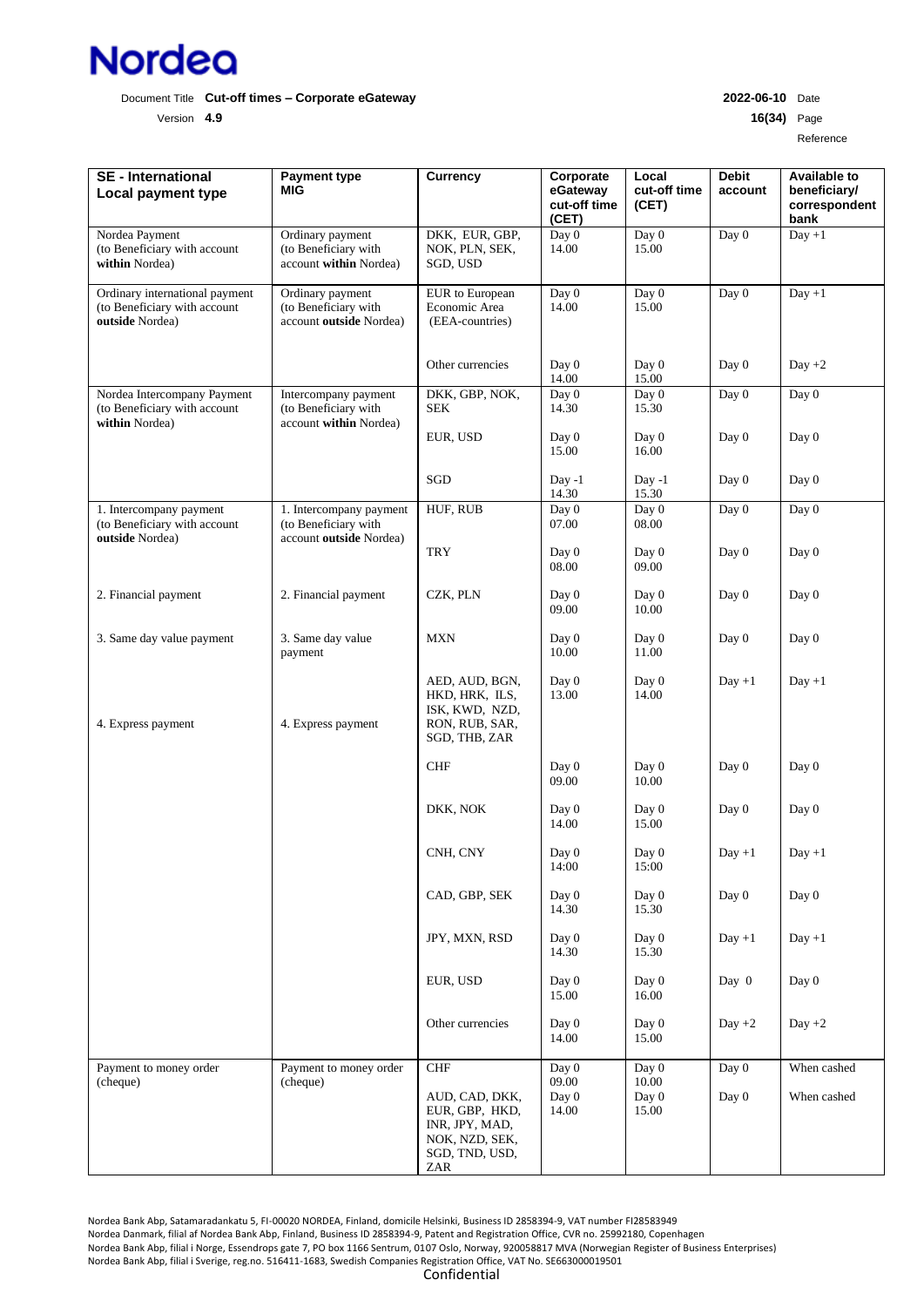

Version **4.9 17(34)** Page

| <b>SE</b> - International<br>Local payment type | <b>Payment type</b><br>MIG | Currency       | Corporate<br>eGateway<br>cut-off time<br>(CET) | Local<br>cut-off time<br>(CET) | <b>Debit</b><br>account | Available to<br>beneficiary/<br>correspondent<br>bank |
|-------------------------------------------------|----------------------------|----------------|------------------------------------------------|--------------------------------|-------------------------|-------------------------------------------------------|
| Cancellation                                    |                            |                |                                                |                                |                         |                                                       |
| All payment types                               | Manual cancellation        | All currencies | $Day -1$                                       | $Day -1$                       |                         | ۰                                                     |
|                                                 |                            |                | 14.00                                          | 16.00                          |                         |                                                       |

# <span id="page-16-0"></span>**7.5 Great Britain**

*Note. CET –1 hour applies in Great Britain.*

| <b>GB - Domestic</b><br>Local payment type                 | Payment<br>type<br><b>MIG</b>                             | Corporate<br>eGateway<br>cut-off time<br>(CET) | Local cut-off<br>time (CET) | Debit account | Available to<br>beneficiary bank |
|------------------------------------------------------------|-----------------------------------------------------------|------------------------------------------------|-----------------------------|---------------|----------------------------------|
| BACS payments (only GBP)                                   | <b>BACS</b> payment<br>to account (low<br>value)          | Day 0<br>14.00                                 | Day 0<br>15.00              | Day 2         | Day 2                            |
| Faster payment (only GBP)                                  | Faster payment<br>to account<br>(real-time/low<br>value)  | Day 0<br>15.00                                 | Day 0<br>16.00              | Day 0         | Day 0                            |
| CHAPS payments (only GBP)                                  | <b>CHAPS</b> Same<br>day value<br>payment (high<br>value) | Day 0<br>14.00                                 | Day 0<br>15.00              | Day 0         | Day 0                            |
| Intercompany payment within Nordea<br><b>Great Britain</b> | Intercompany<br>payment                                   | Day 0<br>15.00                                 | Day 0<br>16.00              | Day 0         | Day 0                            |
| <b>Cancellation</b>                                        |                                                           |                                                |                             |               |                                  |
| <b>BACS</b> and <b>CHAPS</b>                               | Manual<br>cancellation <sup>2</sup>                       | Day 0<br>13.30                                 | Day 0<br>15.30              | ٠             | ٠                                |

*Note. CET –1 hour applies in Great Britain.*

| <b>GB</b> - International<br>Local payment type                                                          | <b>Payment type</b><br>MIG | Currency                                            | Corporate<br>eGateway<br>cut-off time<br>(CET) | Local<br>cut-off<br>time<br>(CET) | <b>Debit</b><br>account | Available to<br>beneficiary/<br>correspondent<br>bank |
|----------------------------------------------------------------------------------------------------------|----------------------------|-----------------------------------------------------|------------------------------------------------|-----------------------------------|-------------------------|-------------------------------------------------------|
| Nordea Payment $-$ if<br>beneficiary's bank account is<br>with Nordea London<br>(with currency exchange) | Ordinary payment           | GBP, USD, EUR,<br>NOK, DKK, SEK,<br><b>SGD, PLN</b> | Day 0<br>13.30                                 | Day 0<br>14.30                    | Day 0                   | Day 0                                                 |
| <b>Intercompany Payment</b><br>within Nordea                                                             | Intercompany payment       | GBP, USD, EUR,<br>NOK, DKK, SEK,<br>SGD, PLN        | Day 0<br>14.30                                 | Day 0<br>15.30                    | Day 0                   | Day 0                                                 |
| <b>Cancellation</b>                                                                                      |                            |                                                     |                                                |                                   |                         |                                                       |
| All payment types                                                                                        | Manual cancellation        | All currencies                                      |                                                |                                   |                         |                                                       |

<sup>2</sup> Nordea Bank Great Britain will perform all manually ordered cancellations on a best effort basis.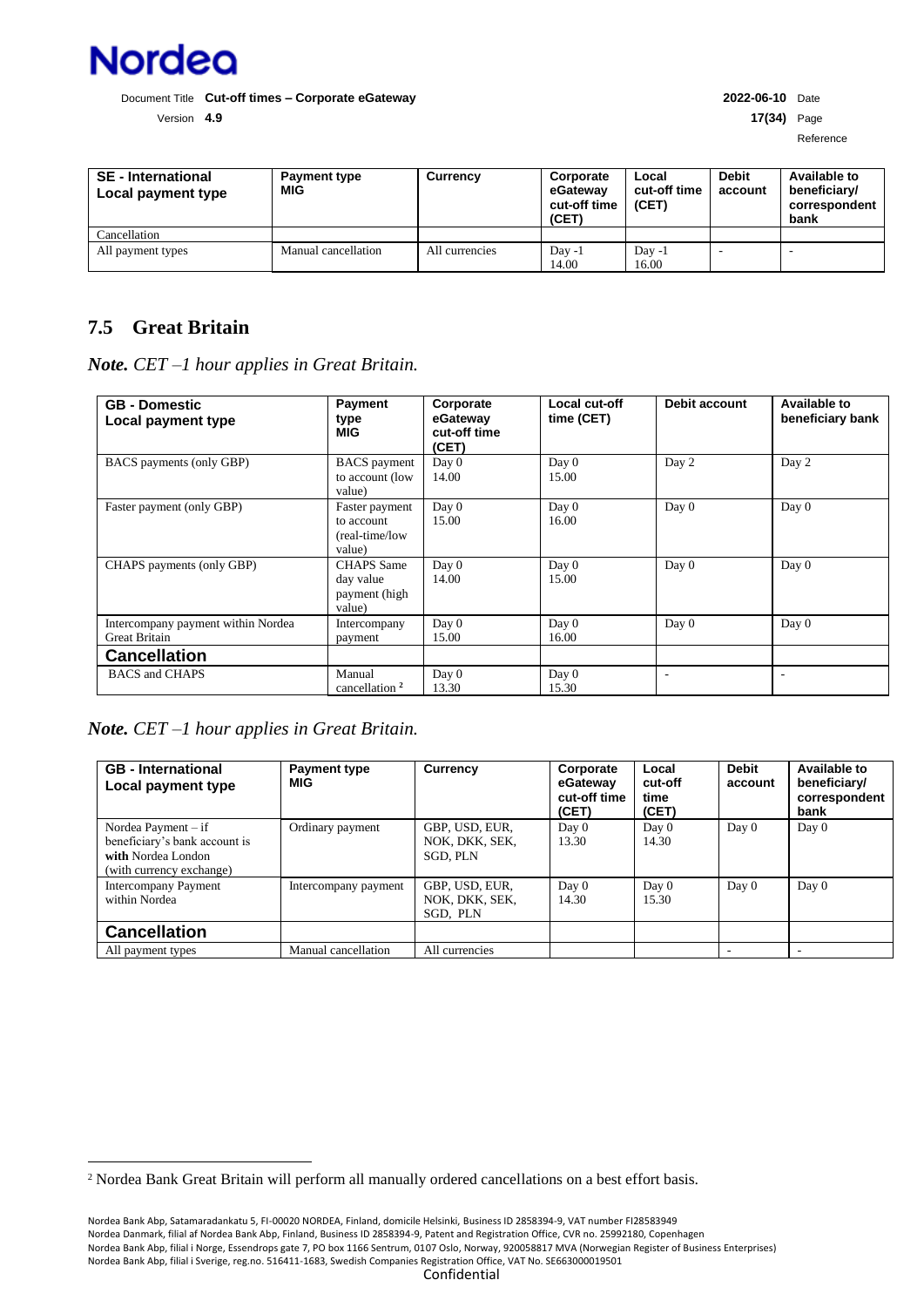

Version **4.9 18(34)** Page Reference

# <span id="page-17-0"></span>**7.6 USA and Canada**

*Note: CET - 6 hours applies in USA / New York.*

| <b>US - Domestic</b><br>Local payment type                | Payment<br>type<br>MIG    | Corporate<br>eGateway<br>cut-off time<br>(CET) | Local cut-off<br>time (CET) | Debit account          | Available to<br>beneficiary/<br>correspondent<br>bank |
|-----------------------------------------------------------|---------------------------|------------------------------------------------|-----------------------------|------------------------|-------------------------------------------------------|
| Nordea Bank USA ACH file processing<br>(only USD)         | Domestic ACH<br>payment   | Day 0<br>19.00                                 | Day 0<br>20.00              | $Day +1$               | $Day +1$                                              |
| Canada: Nordea Bank USA ACH file<br>processing (only CAD) | Domestic ACH<br>payment   | Day 0<br>17.00                                 | Day 0<br>18.00              | $Day +1$               | $Day +1$                                              |
| Outsourced check file processing (USA)<br>and CAD)        | Domestic<br>check payment | Day 0<br>19.00                                 | Day 0<br>20.00              | Debited when<br>cashed | Printed and mailed<br>on Day $+1$                     |
| Domestic wire payment (US)                                | Domestic wire<br>payment  | Day 0<br>20.00                                 | Day 0<br>21.00              | Day 0                  | Day 0                                                 |
| Domestic wire payment (CA)                                | Domestic wire<br>payment  | Day 0<br>16.00                                 | Day 0<br>17.00              | Day 0                  | Day 0                                                 |
| <b>Cancellation</b>                                       |                           |                                                |                             |                        |                                                       |
| All payment types                                         | Manual<br>cancellation    | Day 0<br>18.00                                 | Day 0<br>20.00              |                        |                                                       |

| US - International<br>Local payment types         | Payment<br>type<br><b>MIG</b>            | Corporate<br>eGateway<br>cut-off time<br>(CET) | Local cut-off<br>time (CET) | Debit account | <b>Available to</b><br>beneficiary/<br>correspondent<br>bank |
|---------------------------------------------------|------------------------------------------|------------------------------------------------|-----------------------------|---------------|--------------------------------------------------------------|
| International wire payment (US)                   | International<br>wire payment            | Day 0<br>20.00                                 | Day 0<br>21.00              | Day 0         | $Day+2$                                                      |
| International wire payment (CA)                   | International<br>wire payment            | Day 0<br>16.00                                 | Day 0<br>17.00              | Day 0         | $Day+2$                                                      |
| International Intercompany payment (US<br>and CA) | International<br>intercompany<br>payment | Day 0<br>14.00                                 | Day 0<br>15.00              | Day 0         | Day 0                                                        |
| <b>Cancellation</b>                               |                                          |                                                |                             |               |                                                              |
| All payment types                                 | Manual<br>cancellation                   | Day 0<br>18.00                                 | Day 0<br>20.00              |               |                                                              |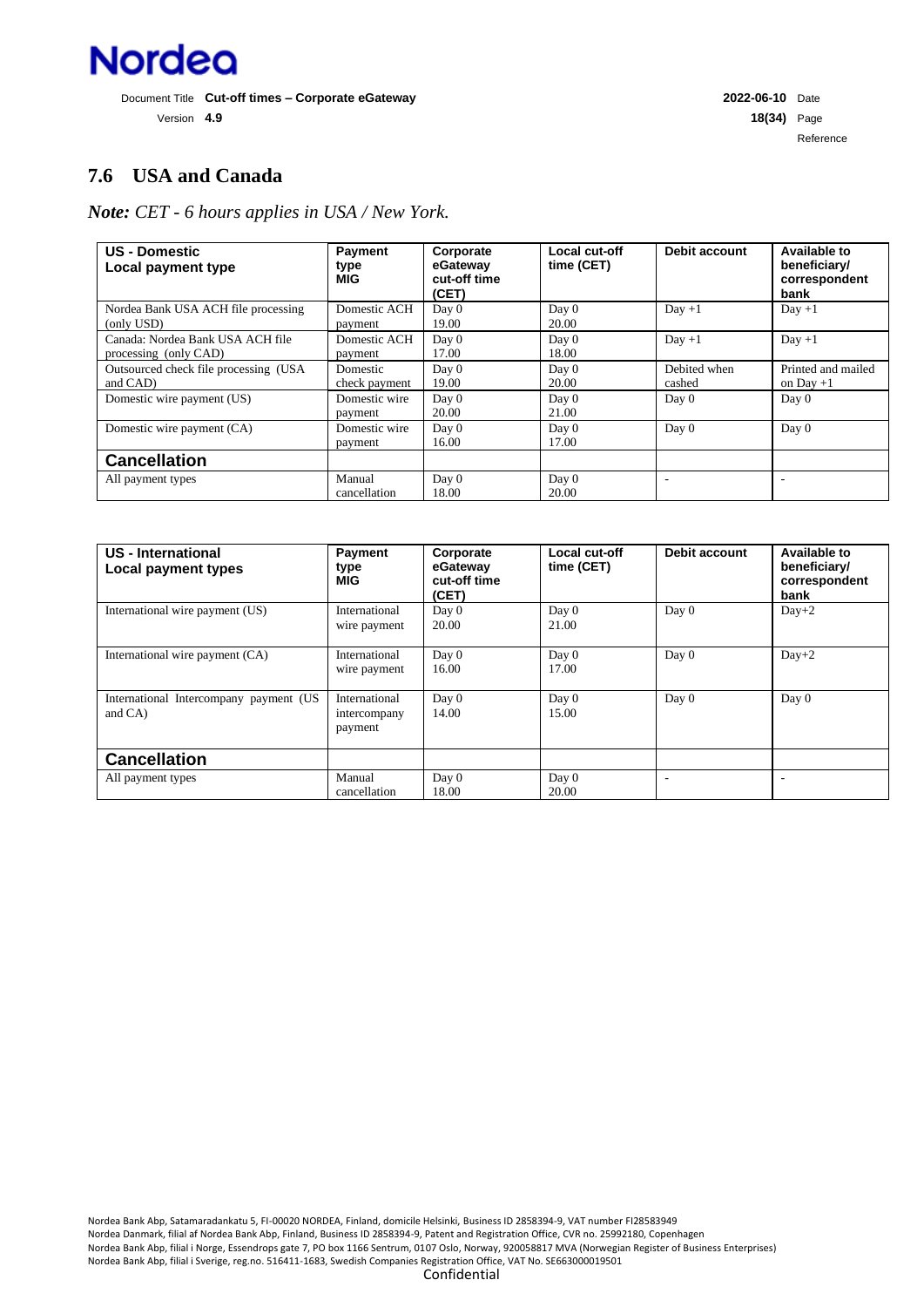

#### <span id="page-18-0"></span>**8 Direct Debit (XML pain.008)**

Cut-off times for interchange between the Customer, the Message Centre at Nordea and Nordea Companies. Please see Cut-off Time definition for Direct Debit.

#### <span id="page-18-1"></span>**8.1 Direct Debit, Denmark**

| <b>Direct debit instructions</b><br>effected by Nordea Bank<br>in Denmark | <b>Message</b><br>type<br><b>DIRDEB</b><br>pain.008       | Corporate<br>eGateway<br>cut-off time<br>(CET) | Local cut-off<br>time (CET) | <b>Debit Debtor's</b><br>account | Available to<br>Creditor's<br>account |
|---------------------------------------------------------------------------|-----------------------------------------------------------|------------------------------------------------|-----------------------------|----------------------------------|---------------------------------------|
| Nets – BetalingsService                                                   | <b>BS</b>                                                 | Day <sup>3</sup><br>08.00                      | Day<br>09.00                | Day 0                            | Day 0                                 |
| Nets – LeverandørService                                                  | LS.                                                       | $Day -1$<br>15.30                              | $Day -1$<br>16.30           | Day 0                            | Day $0$                               |
| <b>Cancellation</b>                                                       |                                                           |                                                |                             |                                  |                                       |
| Nets - BetalingsService                                                   | <b>DIRDEB</b><br>(or manual)<br>cancellation)<br>cant.055 | $Day -1$<br>07.00                              | $Day -1$<br>09.00           | ۰                                |                                       |
| Nets – LeverandørService                                                  | <b>DIRDEB</b><br>cant.055                                 | $Day -1$<br>14.30                              | $Day -1$<br>16.30           | ۰                                |                                       |

#### <span id="page-18-2"></span>**8.2 Direct Debit, Norway**

| <b>Direct debit instructions</b><br>effected by Nordea Bank<br>in Norway | <b>Message</b><br>type<br><b>DIRDEB</b><br>pain.008 | Corporate<br>eGateway<br>cut-off time<br>(CET) | Local cut-off<br>time (CET) | <b>Debit Debtor's</b><br>account | Available to<br>Creditor's account |
|--------------------------------------------------------------------------|-----------------------------------------------------|------------------------------------------------|-----------------------------|----------------------------------|------------------------------------|
| Nets - Avtalegiro option $A4$                                            | - Avtalegiro                                        | Day (see option)<br>13.00                      | Day (see option)<br>14.00   | Day 0                            | Day 0                              |
| Nets - Avtalegiro option B <sup>5</sup>                                  | - Avtalegiro                                        | Day (see option)<br>13.00                      | Day (see option)<br>14.00   | Day 0                            | Day $0$                            |
| <b>Cancellation</b>                                                      |                                                     |                                                |                             |                                  |                                    |
| Nets - Avtalegiro                                                        | <b>DIRDEB</b>                                       | $Day -1$                                       | $Day -1$                    |                                  |                                    |
| (All payment types)                                                      | cant.055                                            | 13.00                                          | 14.00                       |                                  |                                    |

<sup>4</sup> **Option A: Creditor sends information (notice or invoice) through his bank:** Before 13.00 the last business day of the month. All collections that have payment day from the 15 in the following month and including the 14 the month after, must be sent within this time limit.

<sup>5</sup> **Option B: Creditor sends information himself:**

<sup>&</sup>lt;sup>3</sup> Six Danish business days prior to the first day of the coming month (for debit/payment day the next month). Direct Debit transactions are not rejected by Corporate eGateway until three Business Days before the first day of the coming month. However, for transactions received by Corporate eGateway/Nets in the period between the cut-off time stated in the table above and the time limit three days before the first day of the coming month, Nets will charge additional transaction costs.

Before 13.00 nine calendar days before Payment date. The nine calendar days are counted from the cut-off on the business day the Direct Debit orders will be processed.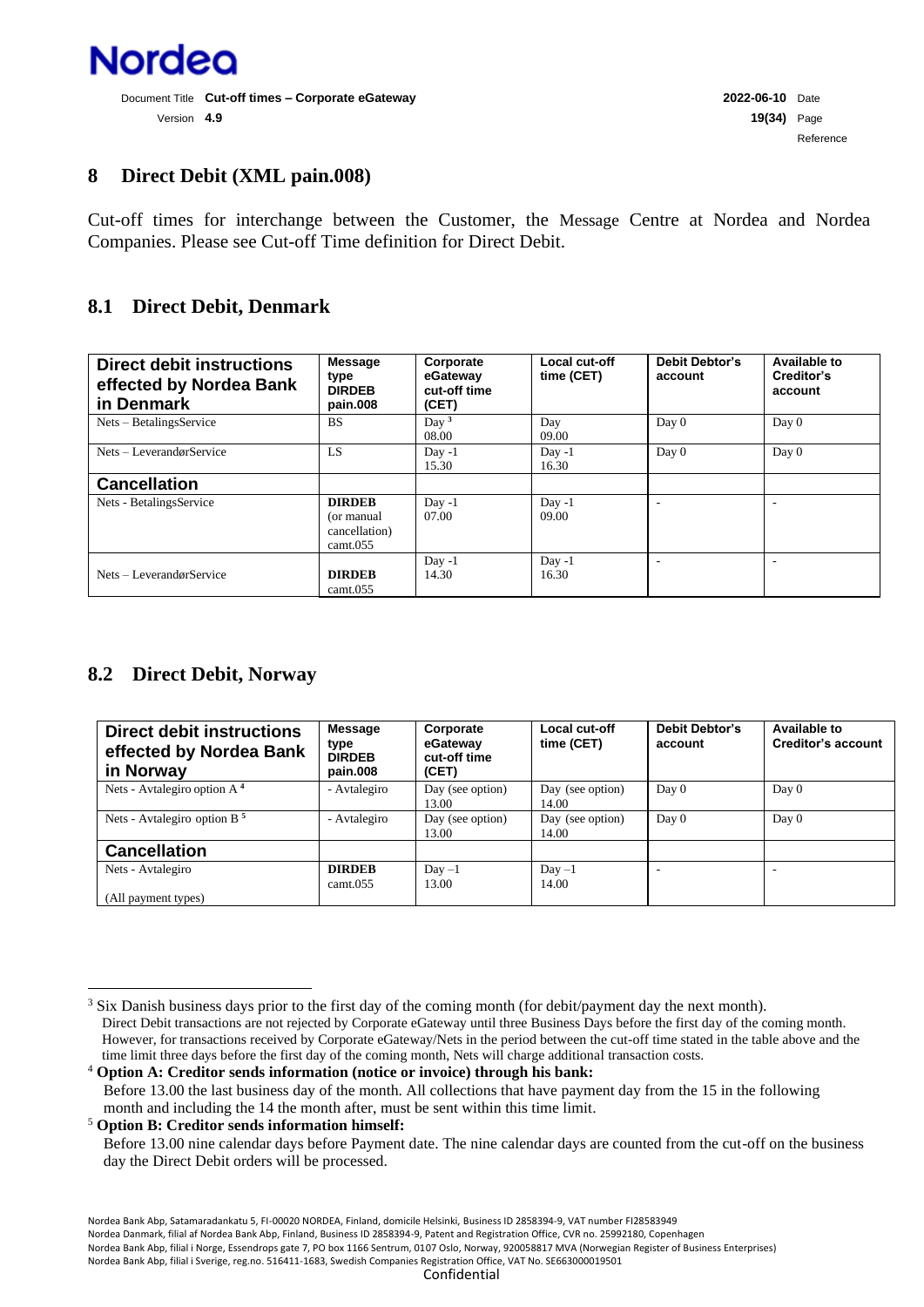

Reference

# <span id="page-19-0"></span>**8.3 Direct Debit, Sweden**

| <b>Direct debit instructions</b><br>effected by Nordea Bank<br><b>Sweden</b> | Message type<br><b>DIRDEB</b><br>pain.007<br>pain.008 | Corporate<br>eGateway<br>Cut-off time<br>(CET) | <b>Local Cut-off time</b><br>(CET) | <b>Debit Debtor's</b><br>account | Available to<br><b>Creditor's account</b> |
|------------------------------------------------------------------------------|-------------------------------------------------------|------------------------------------------------|------------------------------------|----------------------------------|-------------------------------------------|
| Bankgiro (BGC) - Autogiro <sup>6</sup>                                       | - Autogiro                                            | $Day -1$<br>15.00                              | $Day -1$<br>16.00                  | Day 0                            | Day 0                                     |
|                                                                              |                                                       |                                                |                                    |                                  |                                           |
| <b>Cancellation</b>                                                          |                                                       |                                                |                                    |                                  |                                           |
| Bankgiro (BGC) - Autogiro<br>(All payment types)                             | <b>DIRDEB</b><br>camt.055                             | $Day -1$<br>15.00                              | $Day -1$<br>17.00                  | ۰                                |                                           |

#### <span id="page-19-1"></span>**8.4 Direct Debit, USA and Canada**

| Direct debit instructions<br>effected by Nordea Bank<br>in USA | <b>Message</b><br>type<br>pain.008 | Corporate<br>eGateway<br>cut-off time<br>(CET) | Local cut-off<br>time (CET) | <b>Debit Debtor's</b><br>account | Available to<br>Creditor's<br>account |
|----------------------------------------------------------------|------------------------------------|------------------------------------------------|-----------------------------|----------------------------------|---------------------------------------|
| USA: Nordea Bank USA ACH file<br>processing (only USD)         | <b>NACHA</b>                       | $Day -1$<br>19.00                              | $Day -1$<br>20.00           | Day 0                            | Day 0                                 |
| Canada: Nordea Bank USA ACH file<br>processing (only CAD)      | <b>NACHA</b>                       | $Day -1$<br>17.00                              | $Day -1$<br>18.00           | Day 0                            | Day 0                                 |
| <b>Cancellation</b>                                            |                                    |                                                |                             |                                  |                                       |
| <b>ACH</b> debits                                              | Manual<br>cancellation             | Day 0<br>18.00                                 | Day 0<br>20.00              |                                  |                                       |

<sup>6</sup> Direct Debit transactions will be accepted and executed by BGC up to five days after Payment day.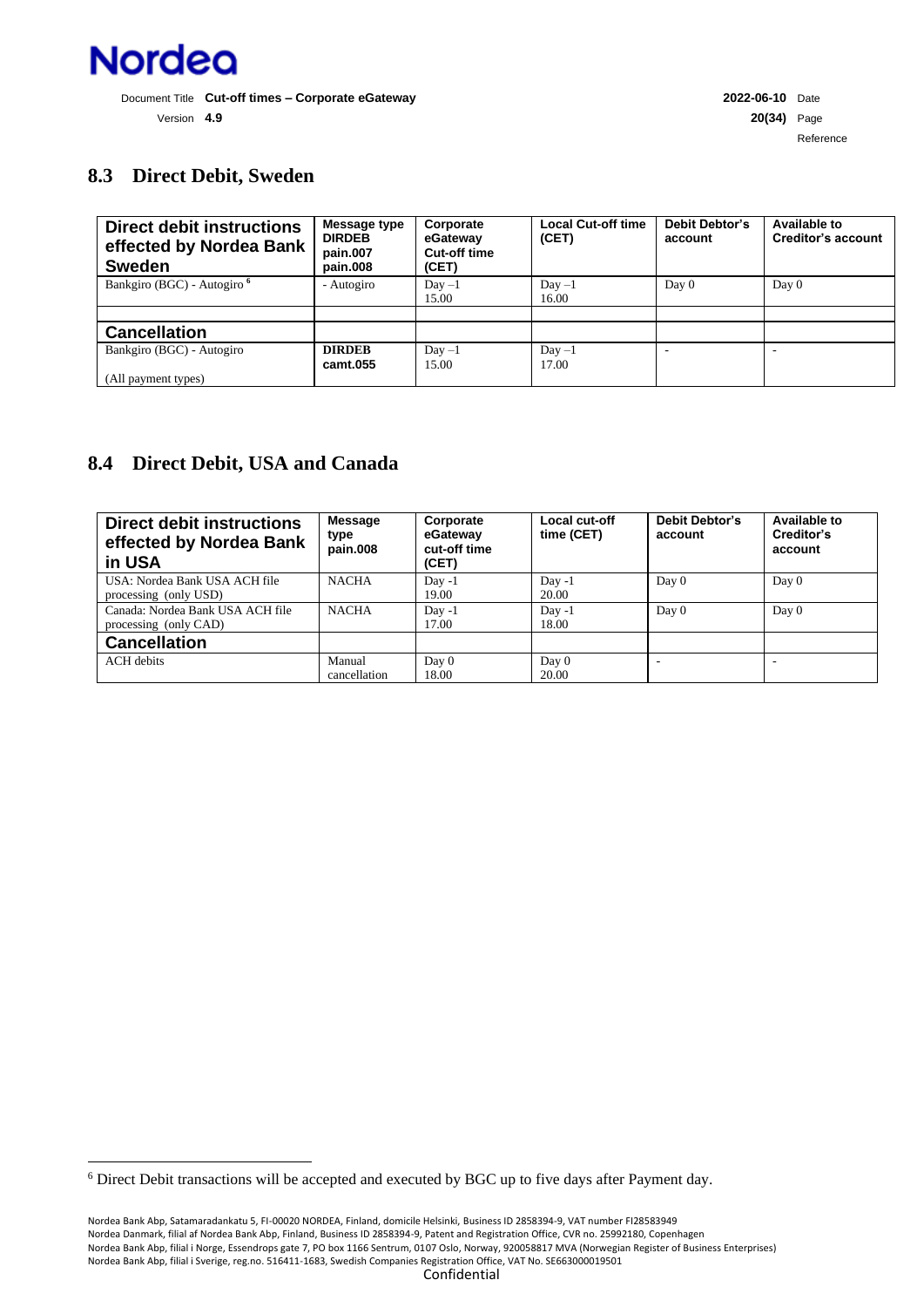

#### <span id="page-20-0"></span>**9 Status reports (pain.002 or pain.012)**

#### <span id="page-20-1"></span>**9.1 Status reports (pain.002) for payments & direct debits on file delivery day**

The status report (pain.002) reflects the response that the customer receives on delivery day in return for payment initiation (pain.001) or Direct Debit initiation (pain.008) message. Status reports delivered by Corporate eGateway - according to chapters 2.6, 2.7, and 2.8 in the Functional Specification for payments - are normally sent within ½ hour from the arrival of the XML pain Messages.

Status reports (pain.002) messages delivered by the executing countries are sent according to the table below.

No status reports (pain.002) messages are available from Nordea Bank USA; hence all available validations are done in Corporate eGateway.

| <b>From the Message</b><br><b>Centre to customer</b> | Message type<br><b>Status reports for</b><br>payments | Corporate<br>eGateway<br>cut-off time | <b>Reflecting day</b><br>of sent PAYMUL<br>Message | <b>Comments</b>                                                                                                                        |
|------------------------------------------------------|-------------------------------------------------------|---------------------------------------|----------------------------------------------------|----------------------------------------------------------------------------------------------------------------------------------------|
| Nordea Bank in Denmark                               | Domestic and<br><b>International Payments</b>         | Day 0<br>$+2$ hours                   | Day 0                                              | For Denmark the status report Message is<br>normally sent within one hour after the<br>arrival of the PAYMUL Messages.                 |
| Nordea Bank in Finland                               | <b>Domestic Payments</b>                              | Day 0<br>$+2$ hours                   | Day 0                                              | For Finland the status report Message is<br>normally sent within one hour of the<br>arrival of the payment Messages                    |
| Nordea Bank in Great Britain                         | <b>Domestic Payments</b>                              | N/A                                   | N/A                                                | Status reports for domestic payments in<br>Great Britain are sent continuously from<br>reception until (and including) Payment<br>day. |
| Nordea Bank in Norway                                | Domestic and<br><b>International Payments</b>         | Day 0<br>$+2$ hours                   | Day 0                                              | For Norway the status report Message is<br>normally sent within one hour of the<br>arrival of the payment Messages.                    |
| Nordea Bank Sweden - PlusGiro                        | <b>Domestic Payments</b>                              | Day 0<br>$+2$ hours                   | Day 0                                              | For PlusGiro - Sweden the status report<br>Message is normally sent within one hour<br>of the arrival of the payment Messages.         |
| Nordea Bank Sweden - BGC                             | <b>Domestic Payments</b>                              | Day $0$                               | Day 0                                              | For Sweden the status report Message is<br>sent between 20.00 and 23.00 on the day<br>of the arrival of the payment Message.           |
| All Nordea Companies except<br>Denmark and Norway    | International Payments                                | N/A                                   | N/A                                                | Status reports for international payments<br>are normally sent within one hour of the<br>arrival of the payment Message.               |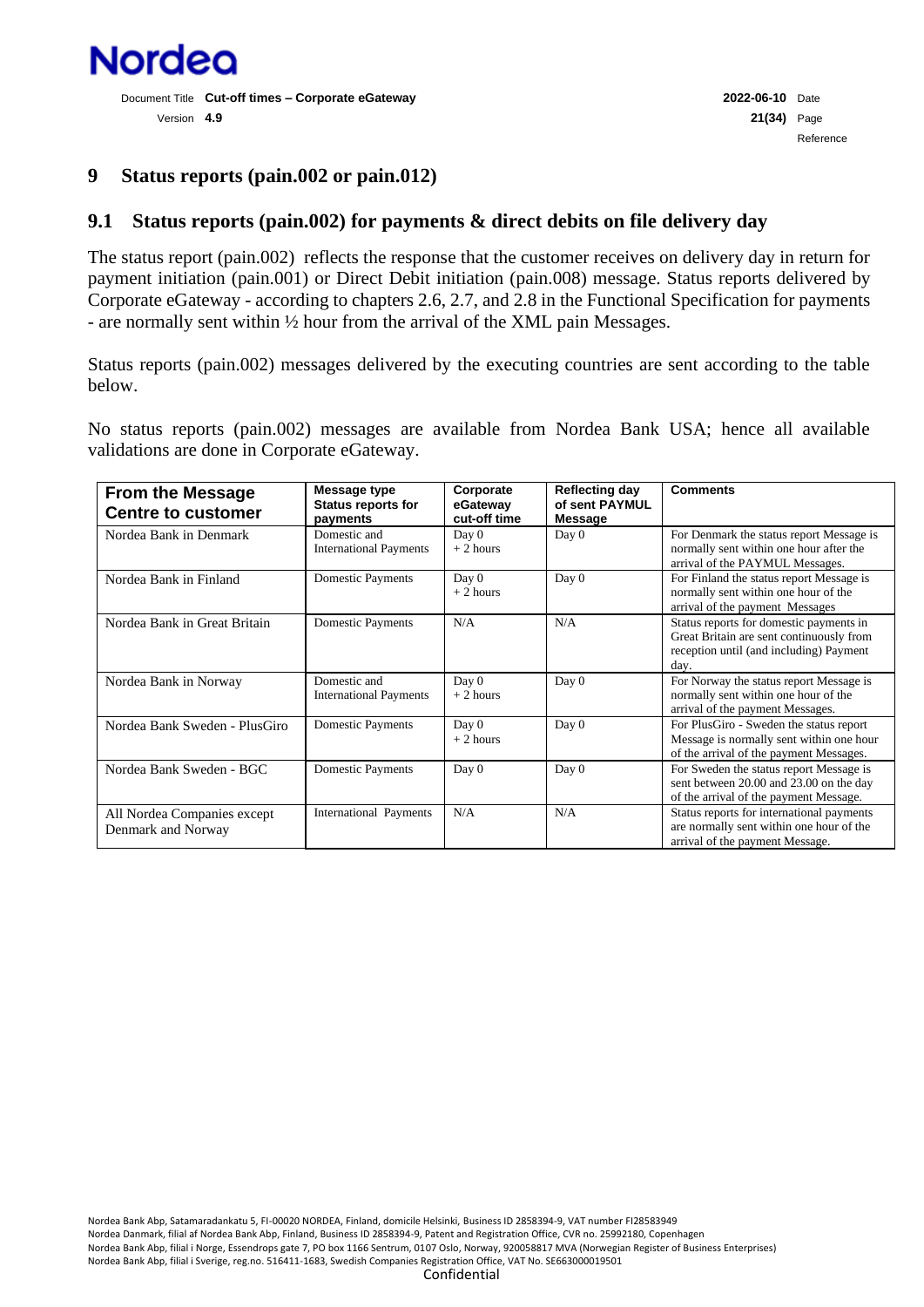

### <span id="page-21-0"></span>**9.2 Status reports (pain.002) and Mandate Acceptance report (pain.012) for Direct Debit messages on file delivery day**

The status report (pain.002) or Mandate Acceptance Report (pain.002) sent by either Corporate eGateway or the local ACH, reflects the response that the Customer receives on the day of delivery in return for a Direct Debit (pain.008) and/or Mandate Initiation (pain.009) or Mandate Cancellation (pain.011) message.

| <b>From the Message</b><br>Centre to customer 7        | Message type<br>pain.002 for<br>pain.008<br>pain.012 for<br>pain.009 or<br>pain.011 | Corporate<br>eGateway<br>cut-off time | <b>Reflecting day</b><br>of sent<br>pain.008<br>pain.009<br>pain.011 | <b>Comments</b>                                                                                                          |
|--------------------------------------------------------|-------------------------------------------------------------------------------------|---------------------------------------|----------------------------------------------------------------------|--------------------------------------------------------------------------------------------------------------------------|
| All Nordea Companies from the<br><b>Message Centre</b> | Direct debits                                                                       | Day 0<br>$+1$ hour                    | Day 0                                                                |                                                                                                                          |
| Nets Denmark<br><b>BGC</b> Sweden                      | Acknowledgement<br>Message                                                          | Day 0<br>$+1$ hour                    | Day 0                                                                | pain.002 or pain.012 from Message Centre <sup>8</sup>                                                                    |
| <b>From ACH to</b><br><b>Customer</b>                  |                                                                                     |                                       |                                                                      |                                                                                                                          |
| <b>Nets Denmark</b>                                    | Direct debits                                                                       | Day 0<br>$+2$ hours                   | Day 0                                                                | For Denmark the pain.002 message is normally<br>sent within one hour of the arrival of the<br><b>DIRDEB</b> Messages.    |
| Nets Denmark <sup>9</sup>                              | Acknowledgement<br>Message                                                          | N/A                                   | N/A                                                                  | Depends on debtor's bank.                                                                                                |
| Nets Norway                                            | Direct debits                                                                       | N/A                                   | N/A                                                                  | Only paper based status report possible                                                                                  |
| <b>BGC</b> Sweden                                      | Direct debits                                                                       | Day 0                                 | Day 0                                                                | For Sweden the pain.002 Message is sent<br>between 20.00 and 23.00 on the day of the<br>arrival of the pain.008 Message. |
| <b>BGC</b> Sweden                                      | Acknowledgement<br>Message                                                          | N/A                                   | N/A                                                                  | Depends on debtor's bank.<br>pain.002 or pain.012 from Message Centre                                                    |

<sup>7</sup> Only rejected direct debit instructions will be reported from the Message Centre and/or the ACH.

<sup>8</sup> The type of status Message reply for pain.009/pain.011 Message is dependent on the reason of rejection.

<sup>&</sup>lt;sup>9</sup> Note: pain.009, pain.011 service can only be used for Denmark and Sweden.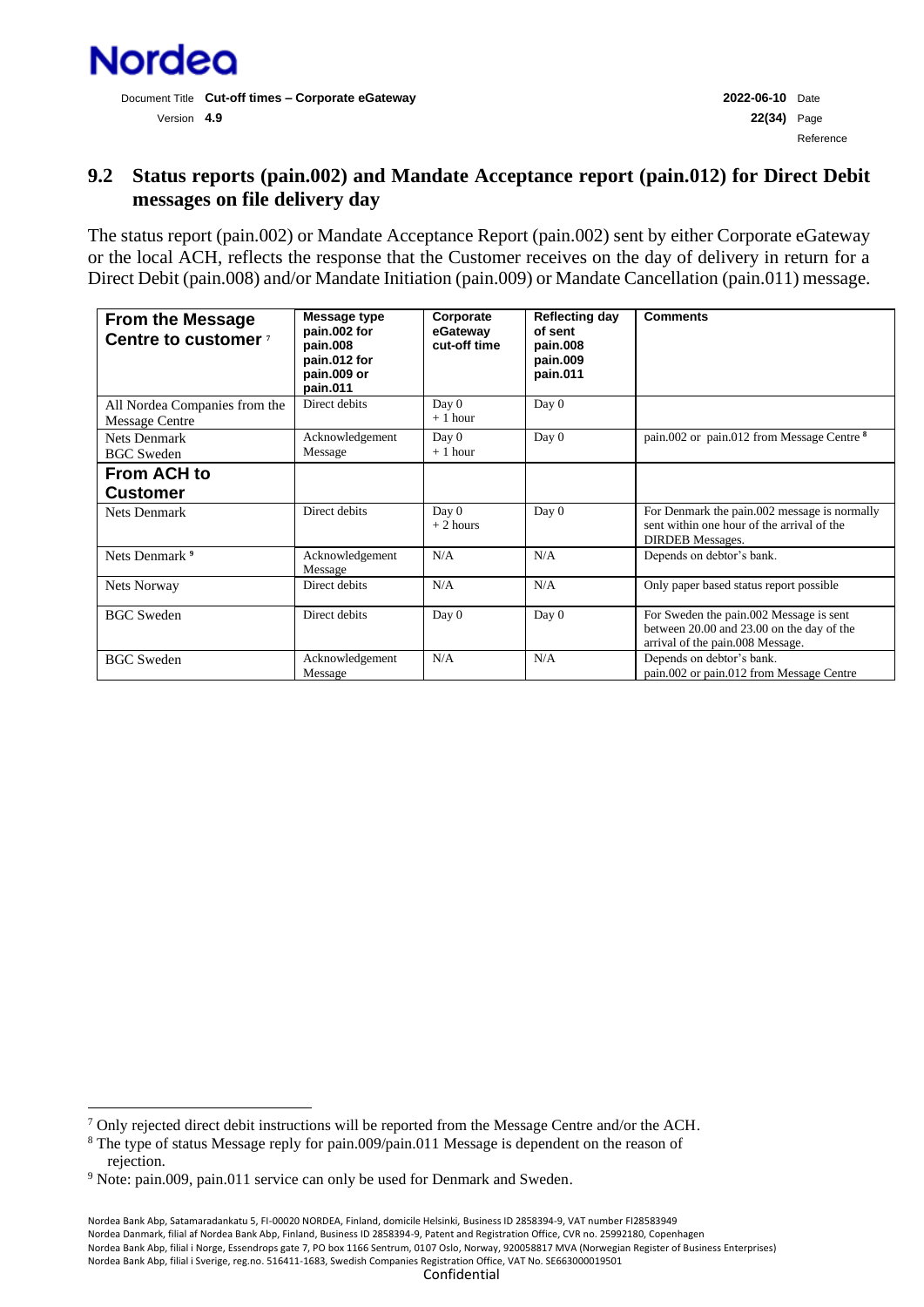

#### <span id="page-22-0"></span>**9.3 Status report (pain.002) on payment day**

The status report (pain.002) reflects the response that the customer receives in return for the actual requested payment date regarding a payment initiation (pain.001) or Direct Debit (pain.008) message. For some countries the status report is also created if insufficient funds are detected on payment day.

No status report message is available from Nordea Bank in USA. Telephone or e-mail will be the means of communication in case of insufficient funds.

| <b>From the Message</b><br><b>Centre to Customer</b> | Message type<br>pain.002 for pain.001          | Corporate eGateway<br>cut-off time (CET) | Reflecting requested payment date                                                                                |
|------------------------------------------------------|------------------------------------------------|------------------------------------------|------------------------------------------------------------------------------------------------------------------|
| Nordea Bank in Denmark                               | Direct debits                                  | $Day +1$<br>13.00                        | Day 0                                                                                                            |
| Nordea Bank in Finland                               | - Domestic Payments                            | $Day +1$<br>03.00                        | Day 0                                                                                                            |
| Nordea Bank in Great Britain                         | Domestic Payments                              | Day 0<br>17.00                           | Day 0                                                                                                            |
| Nordea Bank in Norway                                | <b>Domestic Payments</b>                       | Day 0<br>18.00                           | Day 0                                                                                                            |
| Nordea Bank in Norway                                | Direct debit Payments                          | N/A                                      | Only paper based status report possible                                                                          |
| Nordea Bank Sweden - PlusGiro                        | <b>Domestic Payments</b>                       | N/A                                      | Only paper based status report possible<br>from PlusGiro                                                         |
| Nordea Bank Sweden - BGC                             | - Domestic Payments<br>- Direct debit Payments | Day 0<br>13.00                           | Day 0<br>Domestic Payments - For insufficient<br>funds, only paper based status report<br>possible from Bankgiro |
| All Nordea Companies                                 | <b>International Payments</b>                  | Day 0<br>12.00                           | Day 0                                                                                                            |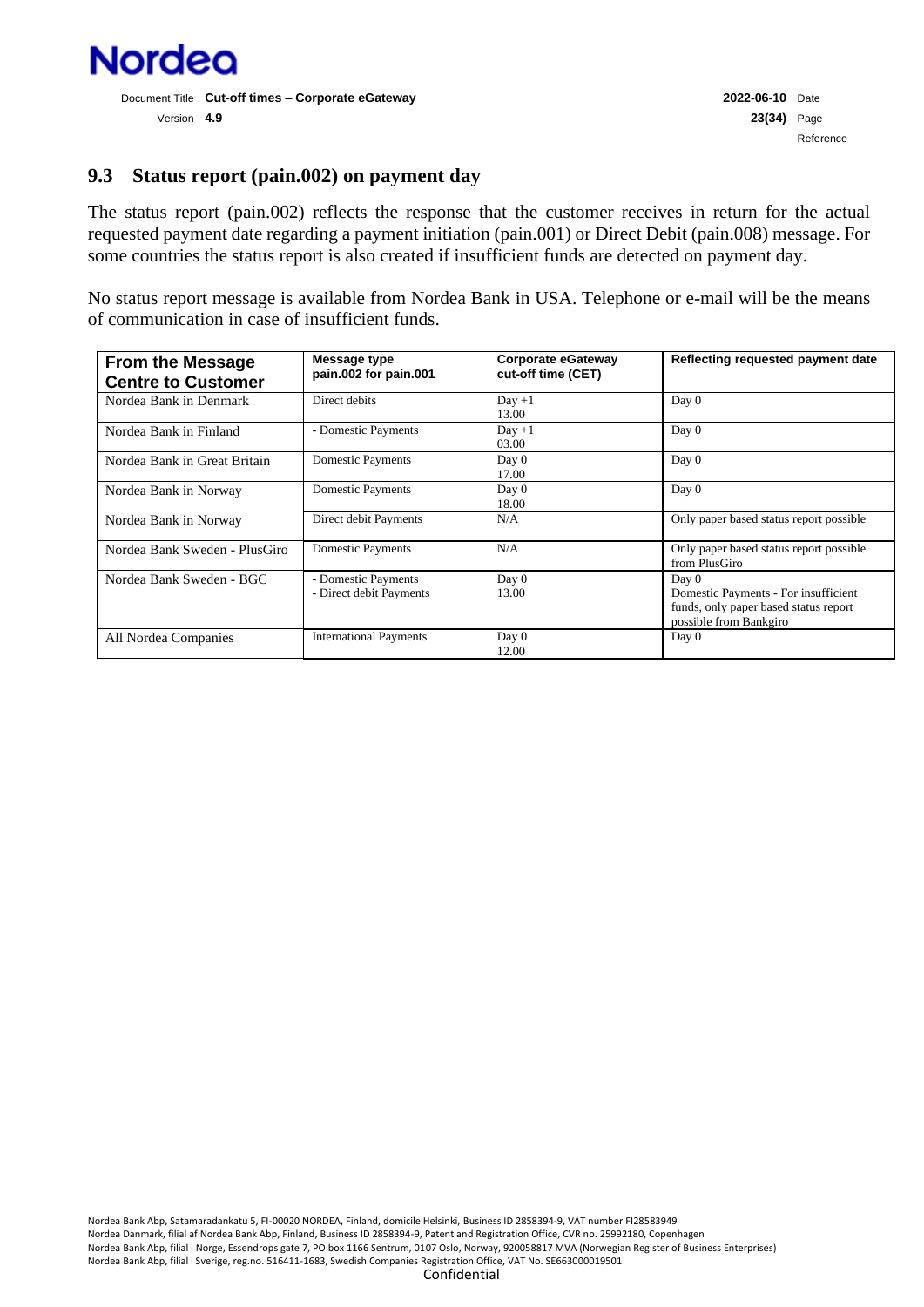

Reference

### <span id="page-23-0"></span>**9.4 Mandate Acceptance report (pain.012)**

The Mandate Acceptance Report (pain.012) Message is sent to the customer whenever any changes occur or information is made available by the local ACH.

| <b>From the Message</b><br><b>Centre to Customer</b> | Message type<br>pain.012  | Corporate eGateway<br>cut-off time (CET) | In response to a registered<br>acknowledgement from Debtor's<br><b>Bank</b> |
|------------------------------------------------------|---------------------------|------------------------------------------|-----------------------------------------------------------------------------|
| Nets Denmark                                         | Mandate Acceptance report | Day +1 $1^{10}$<br>06.00                 | Day 0                                                                       |
| Nets Norway                                          | Mandate Acceptance report | $Day +1$<br>18.00                        | Day 0                                                                       |
| <b>BGC Sweden</b>                                    | Mandate Acceptance report | Day $011$<br>17.00                       | Day 0<br>12.00                                                              |

 $10$  Delivery on Day +1 requires that the pain.012 Message be delivered on a daily basis.

<sup>&</sup>lt;sup>11</sup> BGC (e.g. Nordea) will deliver the pain.012 Message the very same day as debtor's bank registers and acknowledges the mandate request from creditor/BGC.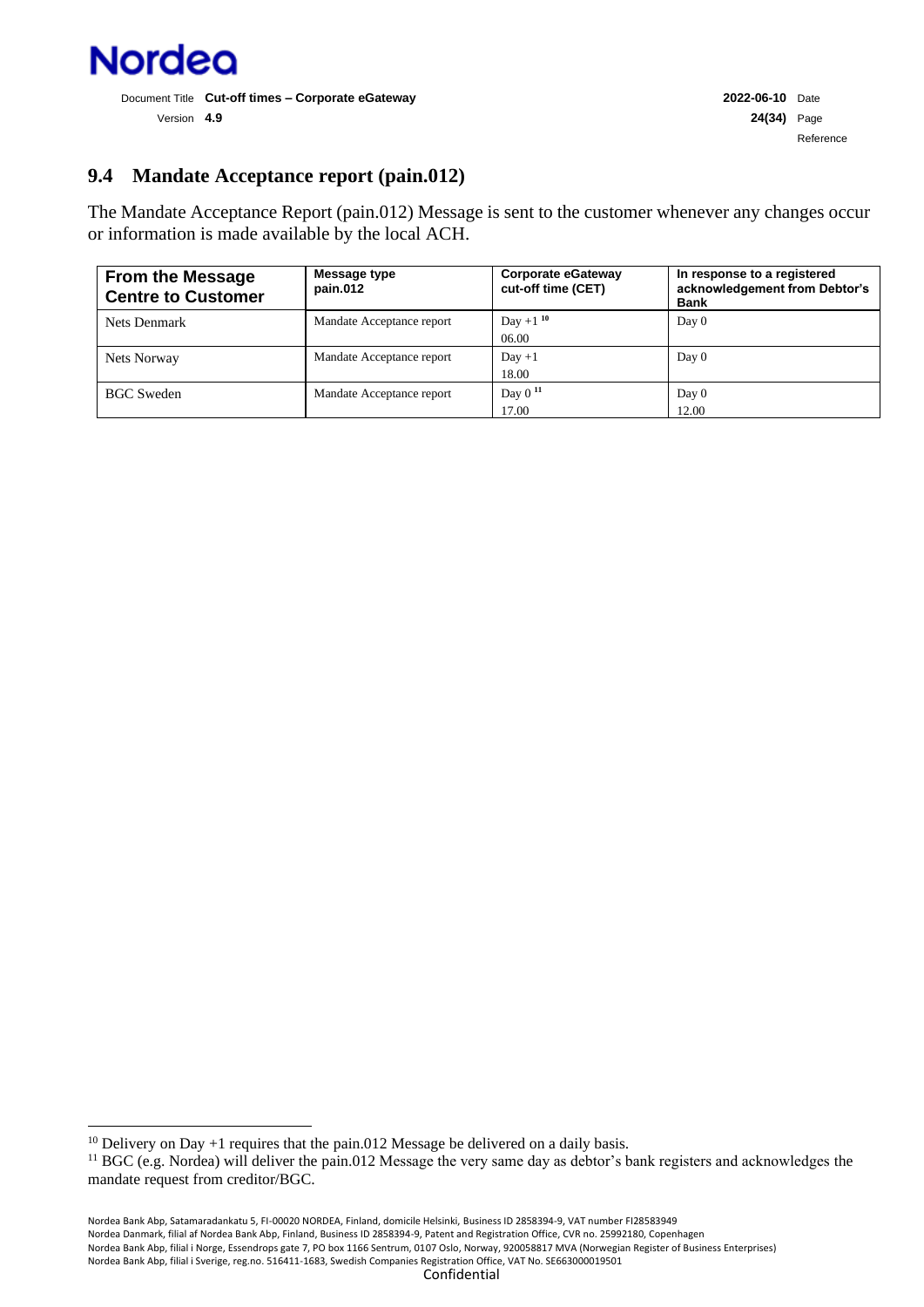

#### <span id="page-24-0"></span>**10 Status report, Credit advice, Debit advice and account statement**

#### <span id="page-24-1"></span>**10.1 Status report (pain.002)**

| <b>From the Message Centre</b><br>to Customer | Corporate<br>eGateway<br>cut-off time | <b>Reflects day of sent XML</b><br><b>Message</b> | <b>Comments</b> |
|-----------------------------------------------|---------------------------------------|---------------------------------------------------|-----------------|
| Nordea's Message Centre                       | Day 0<br>$+0.30$ hours                | Day $0$                                           |                 |
| <b>From the Customer</b><br>to Message Centre |                                       |                                                   |                 |
| Customer                                      | Day 0<br>$+1.00$                      | Day $0$                                           |                 |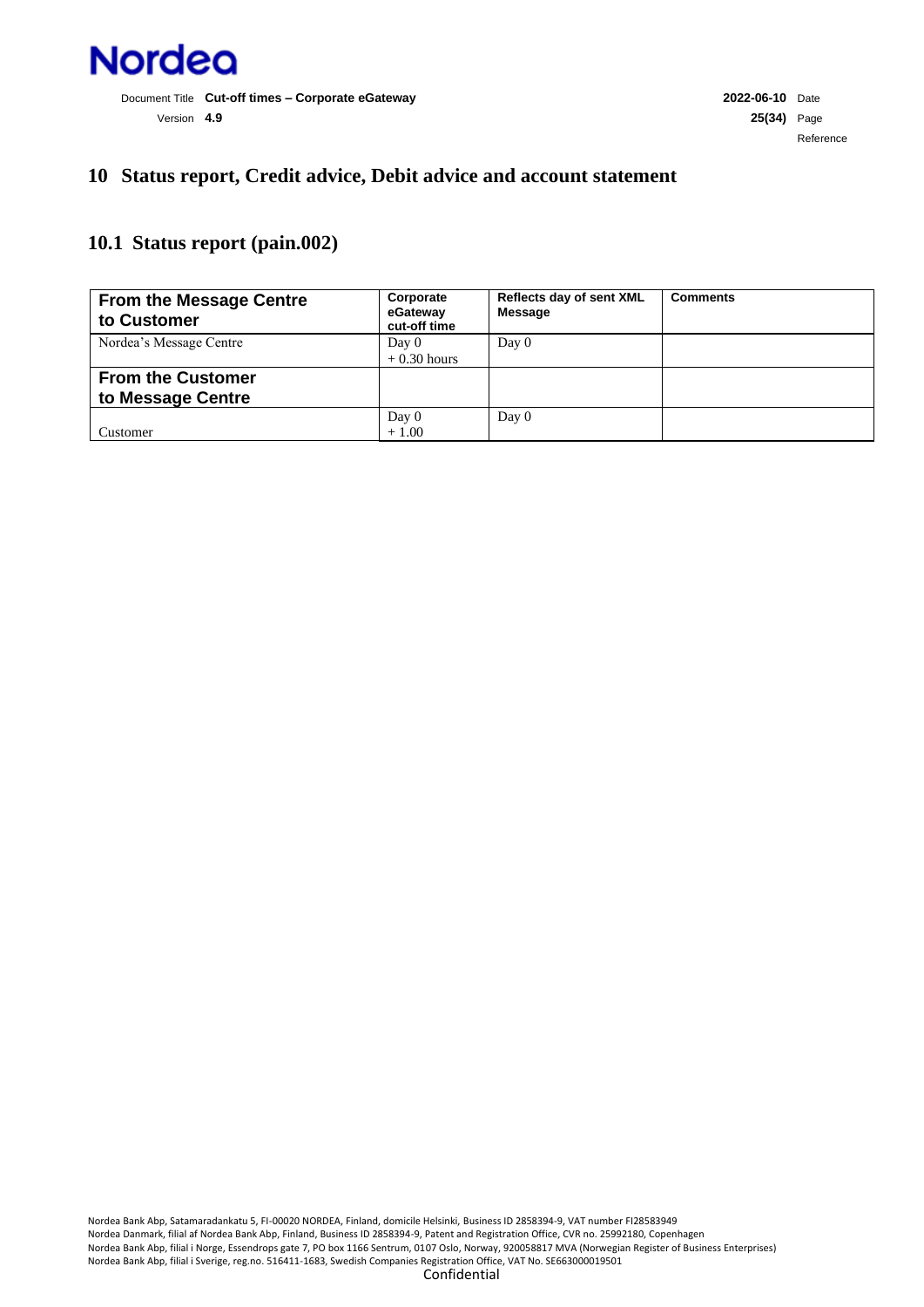

# <span id="page-25-0"></span>**10.2 Credit advice (camt.054 - Credit)**

The credit advice is sent to the customer whenever information is made available from the local Nordea Companies or ACH. The cut-off times listed below indicate the latest expected delivery time.

| <b>From the Message</b><br><b>Centre to Customer</b> | Message type camt.054                                                                                                                                                              | <b>Corporate eGateway</b><br>cut-off time (CET)                                   | <b>Reflects Nordea</b><br><b>Company's Booking Day</b> |
|------------------------------------------------------|------------------------------------------------------------------------------------------------------------------------------------------------------------------------------------|-----------------------------------------------------------------------------------|--------------------------------------------------------|
|                                                      |                                                                                                                                                                                    |                                                                                   |                                                        |
| Nordea Bank in Denmark                               | - Domestic Payments<br>- Transfer form (FIK)<br>- Domestic Payments<br>- Bank transfer from other banks<br>- Bank transfer within Nordea <sup>12</sup><br>- International Payments | Day 0<br>8.00<br>Day 0<br>08.00<br>Day 0<br>17.00<br>Day 0<br>17.00 <sup>13</sup> | Day 0                                                  |
| $Nets - Denmark$                                     | Direct debit                                                                                                                                                                       | Day 0<br>07.00                                                                    | Day 0                                                  |
| Nordea Bank in Finland                               | - Domestic Payments and International<br>Payments                                                                                                                                  | Day $+1$<br>03.00                                                                 | Day 0                                                  |
| Nordea Bank in Great Britain                         | Domestic & International Payments                                                                                                                                                  | N/A                                                                               | N/A                                                    |
| Nordea Bank in Norway                                | - Domestic Payments<br>- from Nets<br>- within Nordea Norway<br>- Direct debit<br>- International Payments                                                                         | Day 0<br>19.00<br>$Day +1$<br>00.30<br>Day 0<br>19.00<br>$Day +1$<br>00.30        | Day 0                                                  |
| Nordea Bank Sweden (BGC)                             | - Direct debit<br>- BG-Inbetalnings Service                                                                                                                                        | 18.00<br>18.00                                                                    | Day 0                                                  |
| Nordea Bank Sweden (PlusGiro)                        | - International Payments                                                                                                                                                           | Day 0<br>23.00                                                                    | Day 0                                                  |
| Nordea Bank Sweden - Total IN<br>(Plusgiro)          | All Swedish domestic payments<br>Option 1: Deliveries during the day                                                                                                               | Day 0<br>15.00: 18.15 & 23.15                                                     | Day 0                                                  |
| Nordea Bank Sweden - Total IN<br>(Plusgiro)          | All Swedish domestic payments<br>Option 2: Delivery the following day                                                                                                              | $Day +1$<br>07.00                                                                 | Day 0                                                  |

<sup>&</sup>lt;sup>12</sup> Bank transfers within Nordea Denmark are booked one day prior to bank transfers from other banks. Credit advices on payments received at Nordea Denmark after 16:00 day 0 will not be delievered until day +1, 06:00.

<sup>&</sup>lt;sup>13</sup> Credit advices/notifications received at Nordea Denmark after 16:.00 day 0 will not be delivered until day  $+1$ , 06.00.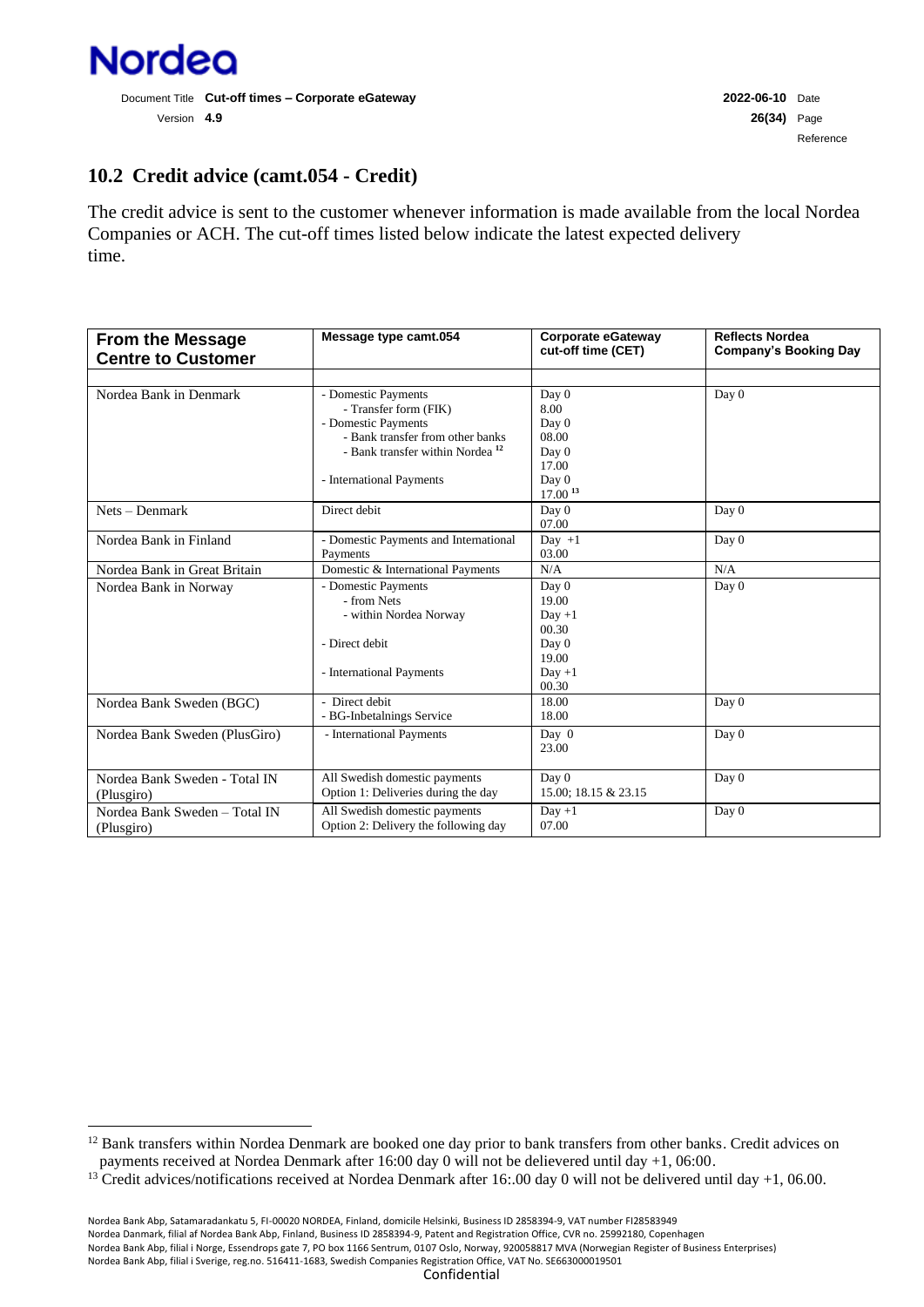

Reference

# <span id="page-26-0"></span>**10.3 Debit advice (camt.054 - Debit)**

The debit advice is sent to the Customer whenever information is made available from the local Nordea Companies, or ACH.

| Message type camt.054<br><b>From the Message</b><br><b>Centre to Customer</b> |                                   | <b>Corporate eGateway</b><br>cut-off time (CET) | <b>Reflects Nordea</b><br>Company's<br><b>Booking Day</b> |
|-------------------------------------------------------------------------------|-----------------------------------|-------------------------------------------------|-----------------------------------------------------------|
|                                                                               |                                   |                                                 |                                                           |
| Nordea Bank in Denmark                                                        | Domestic & International Payments | $Day +1$<br>06.00                               | Day 0                                                     |
| $Nets - Denmark$                                                              | Direct debit Payments             | Day 0<br>19.00                                  | Day 0                                                     |
| Nordea Bank in Finland                                                        | Domestic & International Payments | $Day +1$<br>03.00                               | Day 0                                                     |
| Nordea Bank in Great Britain                                                  | Domestic & International Payments | N/A                                             | N/A                                                       |
| Nordea Bank in Norway                                                         | - Domestic Payments               | Day 0<br>18.30                                  | Day 0                                                     |
|                                                                               | - International Payments          | Day 0<br>18.00                                  | Day 0                                                     |
| Nordea Bank Sweden                                                            | <b>International Payments</b>     | $Day +1$<br>01.00                               | Day 0                                                     |
| Nordea Bank Sweden (BGC)                                                      | - Domestic Payments               | Day 0<br>22.00                                  | Day 0                                                     |
|                                                                               | - Direct Debit (Re-funds)         | 18.00                                           |                                                           |
| Nordea Bank Sweden (PlusGiro)                                                 | - Domestic Payments               | $Day +1$<br>07.00                               | Day 0                                                     |
|                                                                               | - International Payments          | $Day +1$<br>01.00                               | Day 0                                                     |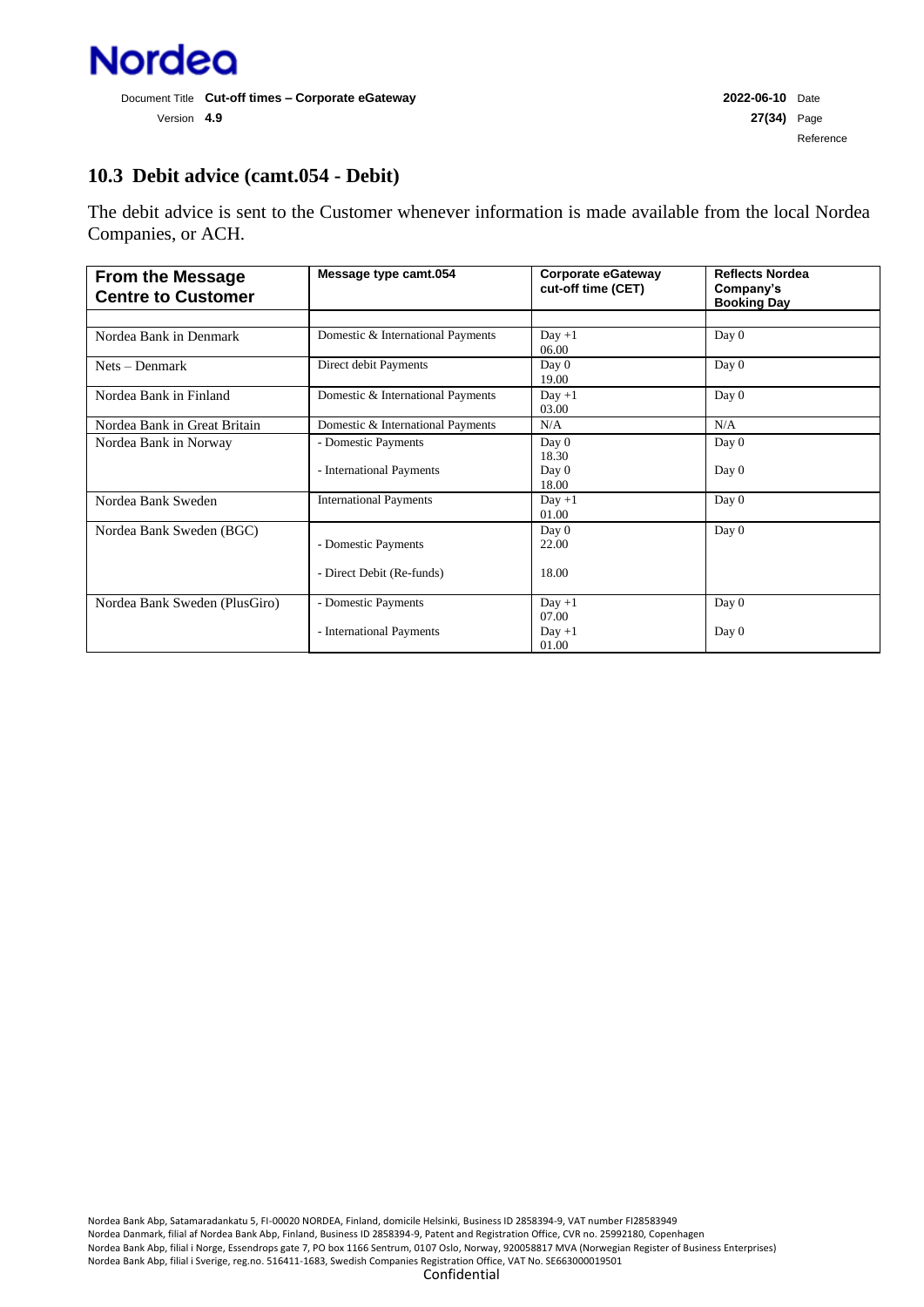

#### <span id="page-27-0"></span>**10.4 Account statement (camt.053)**

The account statement is sent to the Customer whenever information is made available from the local Nordea Companies. If the Customer uses matched debit transactions within the account statement, a dependency also exists towards any local ACH.

| <b>From the Message</b><br><b>Centre to Customer</b> | Message type<br>camt.053 | Corporate eGateway<br>cut-off time (CET) | <b>Reflects Nordea</b><br>Company's Booking<br>Day | <b>Comments</b> |
|------------------------------------------------------|--------------------------|------------------------------------------|----------------------------------------------------|-----------------|
| Nordea Bank in Denmark                               | Account<br>Statement     | $Day + 1$<br>04.00                       | Day 0                                              |                 |
| Nordea Bank in Finland                               | Account<br>Statement     | $Day +1$<br>03.00                        | Day 0                                              |                 |
| Nordea Bank in Great Britain                         | Account<br>Statement     | $Day +1$<br>07.00                        | Day 0                                              |                 |
| Nordea Bank in Norway                                | Account<br>Statement     | $Day +1$<br>05.30                        | Day 0                                              |                 |
| Nordea Bank USA (Canada)                             | Account<br>Statement     | $Day + 1$<br>07.00                       | Day 0                                              |                 |
| Nordea Bank Sweden                                   | Account<br>Statement     | Day 0<br>23.00                           | Day 0                                              |                 |
| Nordea Bank Sweden<br>(PlusGiro)                     | Account<br>Statement     | $Day +1$<br>01.00                        | Day 0                                              |                 |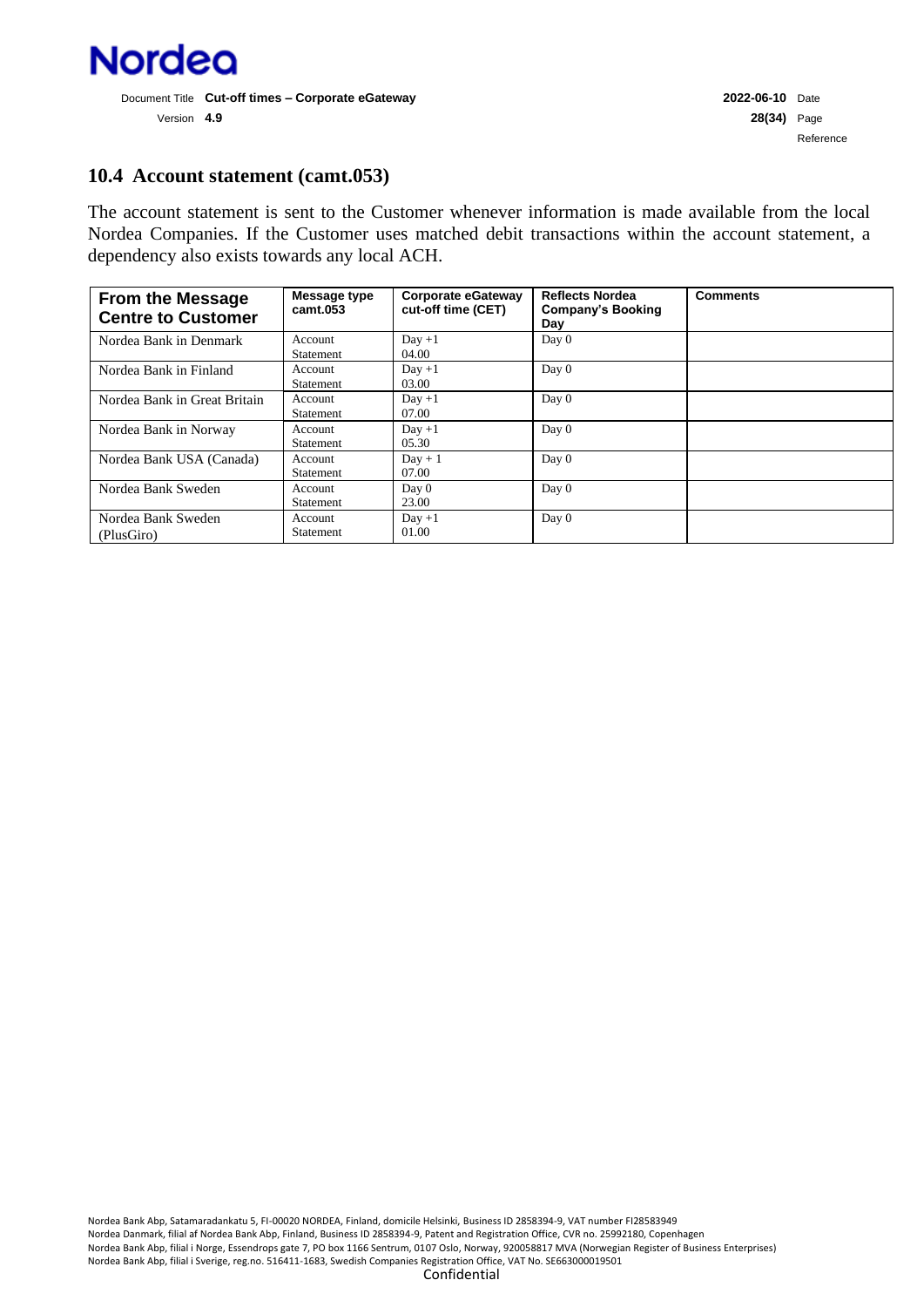

## <span id="page-28-0"></span>**11 Bank holidays**

The tables below show which bank holidays apply for Nordea Companies. These must be observed regarding the cut-off times etc. when sending Messages to the Message Centre on reduced working days at the Nordea Companies. Please note that the tables below may not be complete. For further information concerning exact dates for each year, please see Nordea's homepage: www.nordea.com, or contact your local cash management adviser or Corporate eGateway Customer Support in Gothenburg.

#### <span id="page-28-1"></span>**11.1 Denmark**

Banks in Denmark are closed every Saturday and Sunday as well as on the following public holidays:

| <b>Bank holidays Denmark</b>    |                      |                                           |  |  |
|---------------------------------|----------------------|-------------------------------------------|--|--|
| Date /Variable date             | <b>Specification</b> |                                           |  |  |
| 1 January                       | New Year's Day       |                                           |  |  |
| Variable                        | Maundy Thursday      |                                           |  |  |
| Variable                        | Good Friday          |                                           |  |  |
| Variable                        | <b>Easter Monday</b> |                                           |  |  |
| Variable                        | after Easter)        | Prayer Day (Store Bededag) (fourth Friday |  |  |
| Variable                        | <b>Ascension Day</b> |                                           |  |  |
| Variable                        |                      | Friday after Ascension Day                |  |  |
| 5 June                          | Constitution day     |                                           |  |  |
| Variable                        | Whit Monday          |                                           |  |  |
| 24 December                     | Christmas Eve        |                                           |  |  |
| 25 December                     | Christmas Day        |                                           |  |  |
| 26 December                     | <b>Boxing Day</b>    |                                           |  |  |
| 31 December                     | New Year's Eve       |                                           |  |  |
| Days with reduced working hours |                      | <b>Closing time</b>                       |  |  |
| N/A                             | N/A                  | N/A                                       |  |  |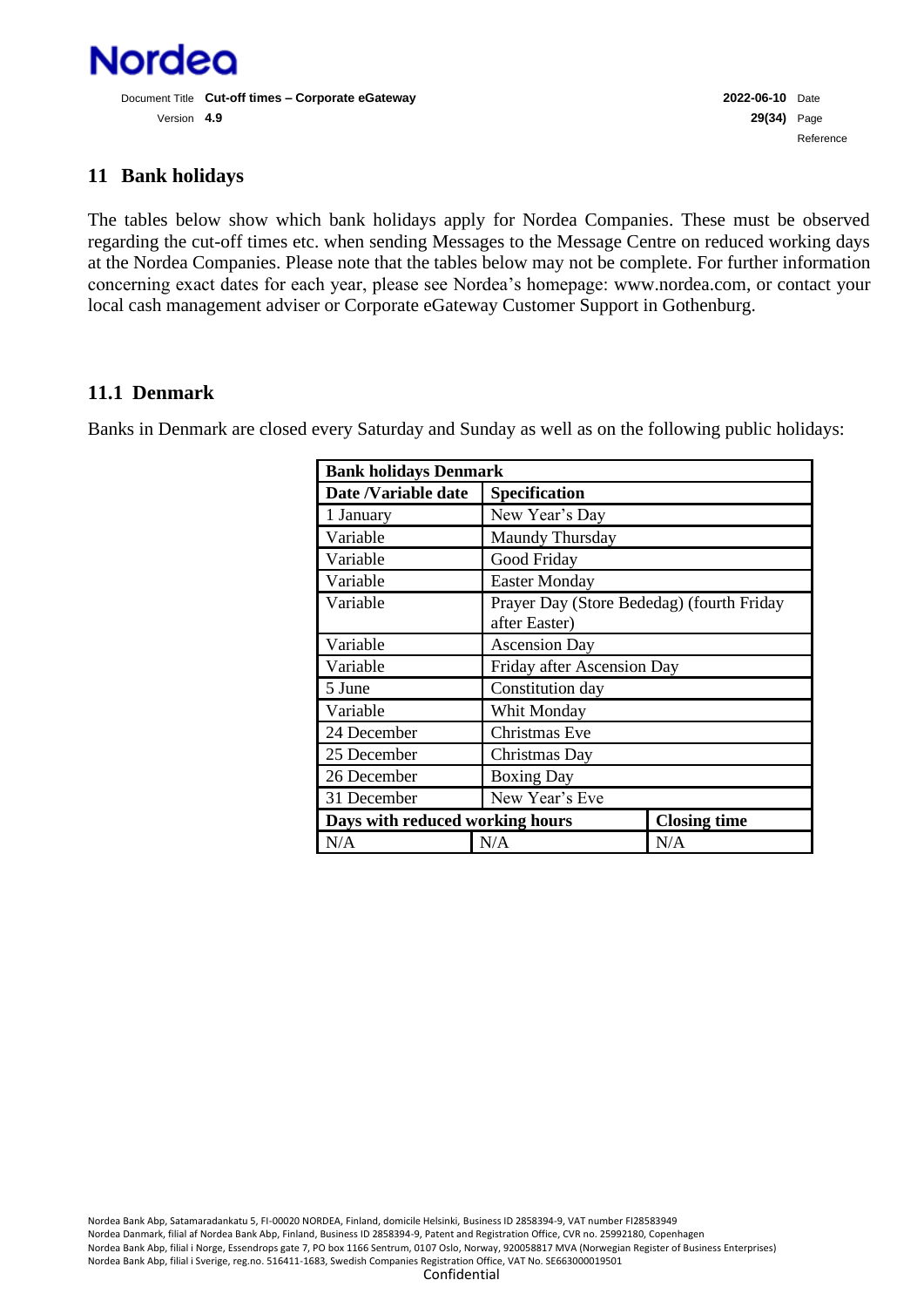

# <span id="page-29-0"></span>**11.2 Finland**

Banks in Finland are closed on Saturdays and Sundays and on the following public holidays:

<span id="page-29-1"></span>

| <b>Bank holidays Finland</b>    |                 |                         |                     |  |
|---------------------------------|-----------------|-------------------------|---------------------|--|
| Date /Variable date             |                 | <b>Specification</b>    |                     |  |
| 1 January                       |                 | New Year's Day          |                     |  |
| 6 January                       |                 | Epiphany                |                     |  |
| Variable                        |                 | Good Friday             |                     |  |
| Variable                        |                 | <b>Easter Monday</b>    |                     |  |
| 1 May                           |                 | May Day                 |                     |  |
| Variable                        |                 | <b>Ascension Day</b>    |                     |  |
| Variable                        |                 | Midsummer Eve           |                     |  |
| 6 December                      |                 | <b>Independence Day</b> |                     |  |
| 24 December                     |                 | Christmas Eve           |                     |  |
| 25 December                     |                 | Christmas Day           |                     |  |
| 26 December                     |                 | <b>Boxing Day</b>       |                     |  |
| Days with reduced working hours |                 |                         | <b>Closing time</b> |  |
| Variable                        | Maundy Thursday |                         | 13.00 14            |  |
| 31 December                     | New Year's Eve  |                         | 13.00 14            |  |

#### **SEPA Credit Transfers on TARGET 2 days**

Payment instructions with execution days on all TARGET 2 days will be executed as requested. TARGET 2 is open every working day all year around except the few following days:

1 January (New Year's Day) Good Friday Easter Monday 1 May (Labour Day) 25 December (Christmas Day) 26 December

<sup>&</sup>lt;sup>14</sup> Usual cut-off applies to domestic payments opposite to international payments which, must be sent to the Message Centre before 08.00 CET (local cut-off at 09.00 CET).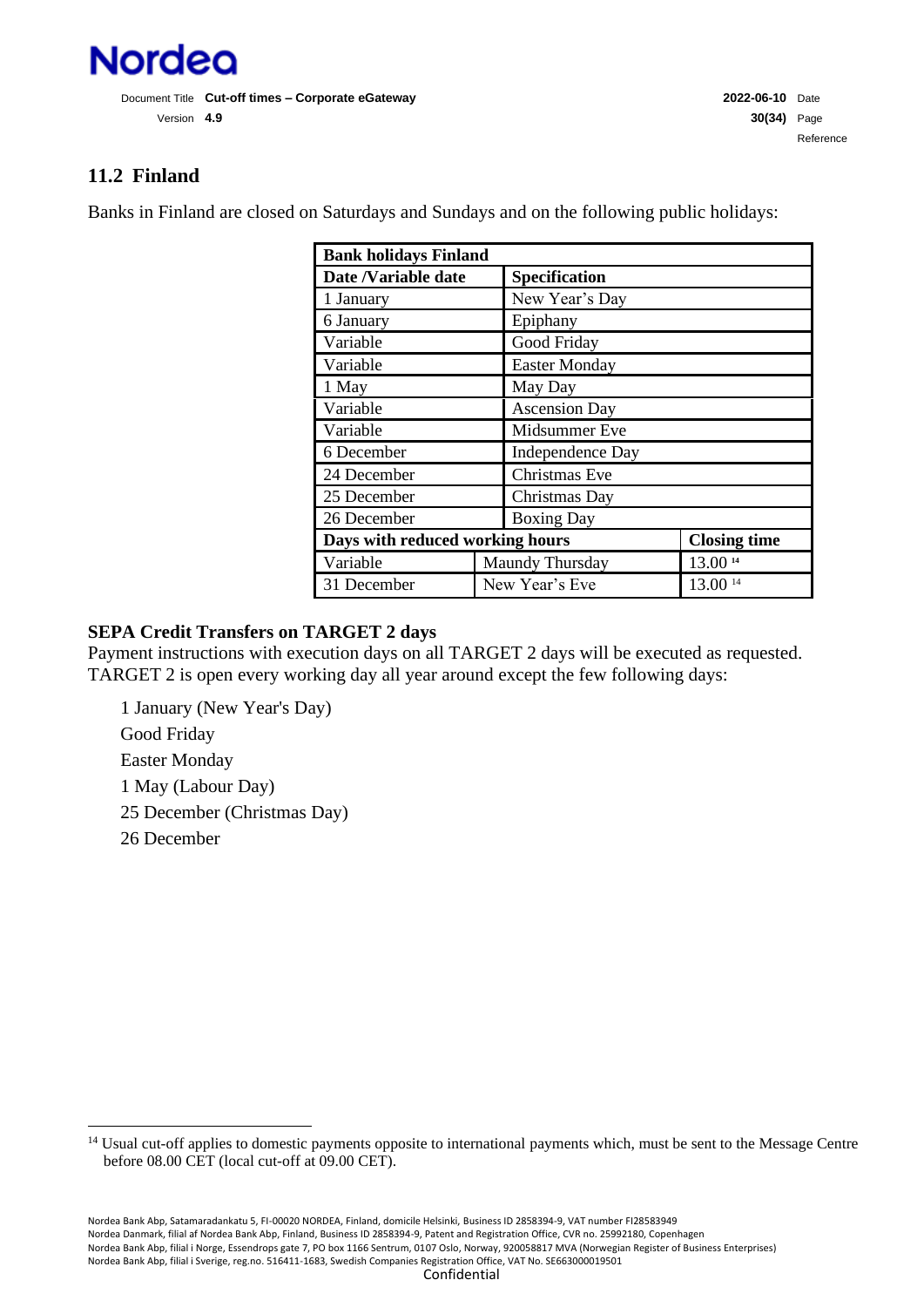

# <span id="page-30-0"></span>**11.3 Norway**

Norwegian banks are closed every Saturday and Sunday. Other bank holidays in Norway are as follows:

| <b>Bank holidays Norway</b>     |                            |                          |          |  |  |
|---------------------------------|----------------------------|--------------------------|----------|--|--|
| Date / Variable date            |                            | Specification            |          |  |  |
| 1 January                       |                            | New Year's Day           |          |  |  |
| Variable                        |                            | Maundy Thursday          |          |  |  |
| Variable                        |                            | Good Friday              |          |  |  |
| Variable                        |                            | <b>Easter Monday</b>     |          |  |  |
| 1 May                           |                            | Labour Day               |          |  |  |
| Variable                        |                            | <b>Ascension Day</b>     |          |  |  |
| 17 May                          |                            | Constitution Day, Norway |          |  |  |
| Variable                        |                            | <b>Pentecost Monday</b>  |          |  |  |
| 24 December                     |                            | Christmas Eve            |          |  |  |
| 25 December                     |                            | Christmas Day            |          |  |  |
| 26 December                     | <b>Boxing Day</b>          |                          |          |  |  |
| Days with reduced working hours |                            | <b>Closing time</b>      |          |  |  |
| Variable                        | Day before Maundy Thursday |                          | 13.00 15 |  |  |
| 31 December                     | New Year's eve             |                          | 13.0016  |  |  |

<sup>&</sup>lt;sup>15</sup> Cut-off for domestic payments at 11:00 CET (local cut-off at 13:00 CET) and for international payments at 08:00 CET (local cut-off at 09:00 CET).

<sup>&</sup>lt;sup>16</sup> Cut-off for domestic payments as ordinary opening hours. International payments: Urgent pmts USD,CAD,GBP,EUR & NOK: 12.00 CET. Urgent pmts CZK and PLN: 10.00 CET. Urgent pmts other currencies: 08.00 CET. Ordinary pmts: 11.30 CET.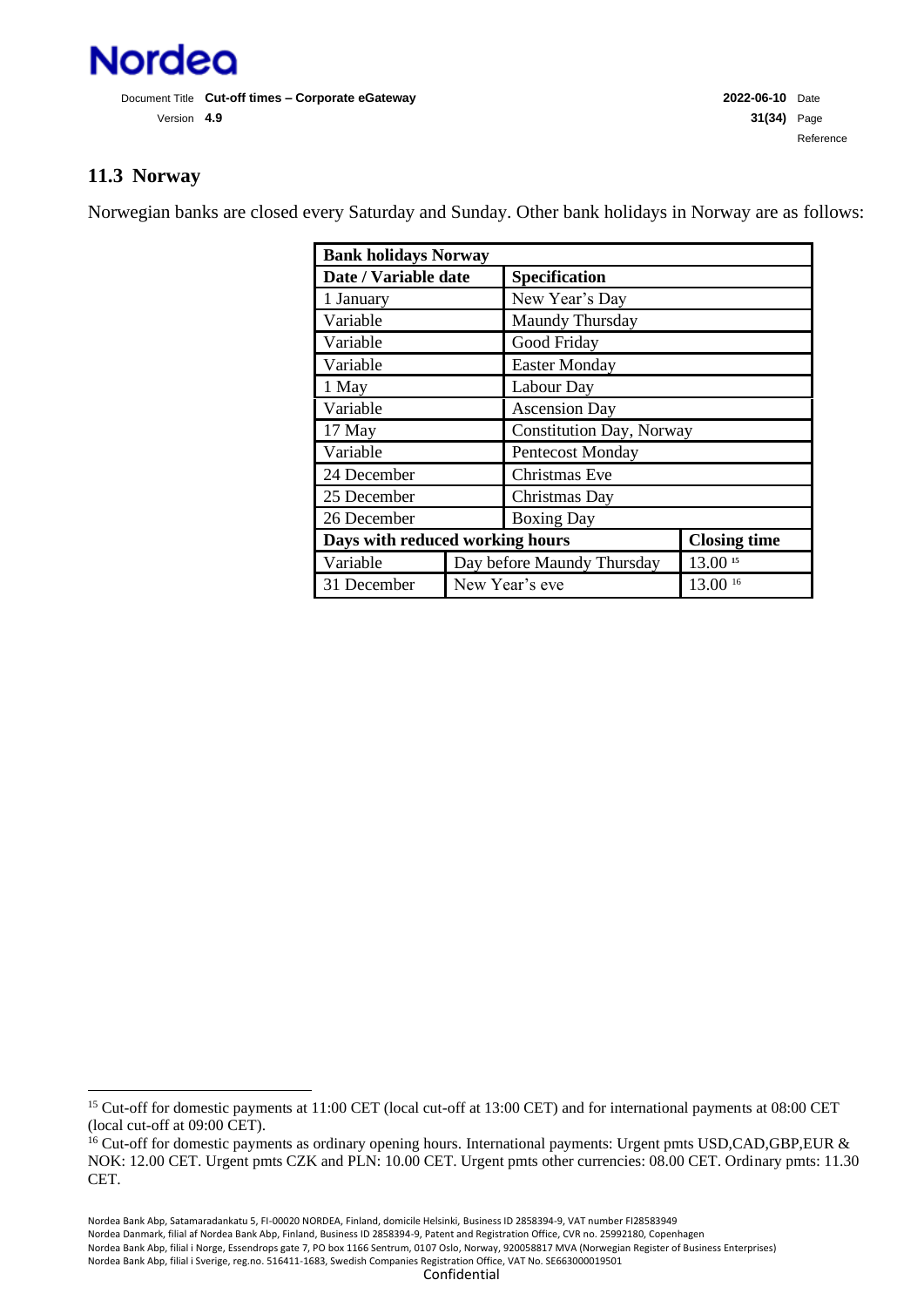

# <span id="page-31-0"></span>**11.4 Sweden**

Swedish banks are closed every Saturday and Sunday. Other bank holidays in Sweden are as follows:

| <b>Bank holidays Sweden</b>                   |  |                         |                     |  |
|-----------------------------------------------|--|-------------------------|---------------------|--|
| Date / Variable date                          |  | Specification           |                     |  |
| 1 January                                     |  | New Year's Day          |                     |  |
| 6 January                                     |  | Epiphany                |                     |  |
| Variable                                      |  | Good Friday             |                     |  |
| Variable                                      |  | <b>Easter Monday</b>    |                     |  |
| 1 May                                         |  | Labour Day              |                     |  |
| Variable (May)                                |  | <b>Ascension Day</b>    |                     |  |
| 6 June                                        |  | <b>Constitution Day</b> |                     |  |
| Variable (June)                               |  | Midsummer Eve           |                     |  |
| 24 December                                   |  | <b>Christmas Eve</b>    |                     |  |
| 25 December                                   |  | Christmas Day           |                     |  |
| 26 December                                   |  | <b>Boxing Day</b>       |                     |  |
| 31 December                                   |  | New Year's Eve          |                     |  |
| Days with reduced working hours <sup>17</sup> |  |                         | <b>Closing time</b> |  |
| 5 January                                     |  | Day before January 6    | 13.00               |  |
| Variable                                      |  | Day before Good Friday  | 13.00               |  |
| 30 April                                      |  | Eve of Labour Day       | 13.00               |  |
| Variable (May)                                |  | Eve of Ascension Day    | 13.00               |  |
| Variable (always a<br>Friday)                 |  | Eve of All Saints' Day  | 13.00               |  |

 $^{\rm 17}$  The reduced working hours don't affect the usual cut-off times.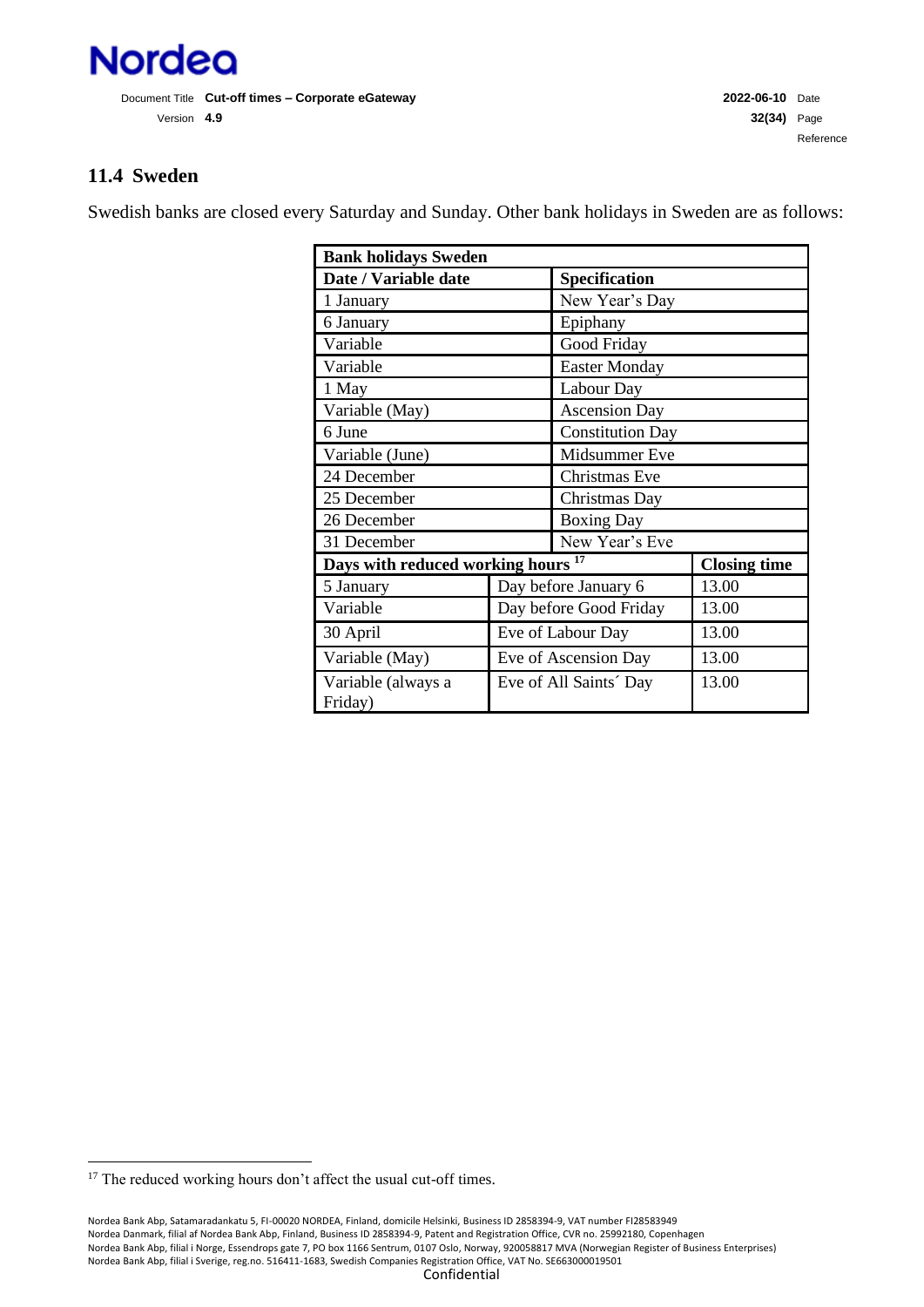

Document Title **Cut-off times – Corporate eGateway 2022-06-10** Date Version **4.9 33(34)** Page

# <span id="page-32-0"></span>**11.5 Great Britain**

Banks in Great Britain are closed on Saturdays and Sundays. Other public bank holidays in Great Britain are as follows:

| <b>Bank holidays Great Britain</b>          |                      |                     |  |  |
|---------------------------------------------|----------------------|---------------------|--|--|
| Date /Variable date<br><b>Specification</b> |                      |                     |  |  |
| 1 January                                   | New Year's Day       |                     |  |  |
| Variable                                    | Good Friday          |                     |  |  |
| Variable                                    | <b>Easter Monday</b> |                     |  |  |
| Variable (May) <sup>18</sup>                | May Day              |                     |  |  |
| Variable                                    | Whit Sunday          |                     |  |  |
| Variable (August)                           | August bank holiday  |                     |  |  |
| Variable                                    | Christmas Day        |                     |  |  |
| Variable<br><b>Boxing Day</b>               |                      |                     |  |  |
| Days with reduced working hours             |                      | <b>Closing time</b> |  |  |
| N/A<br>N/A                                  |                      | N/A                 |  |  |

<sup>18</sup> Bank holiday will always fall on a Monday.